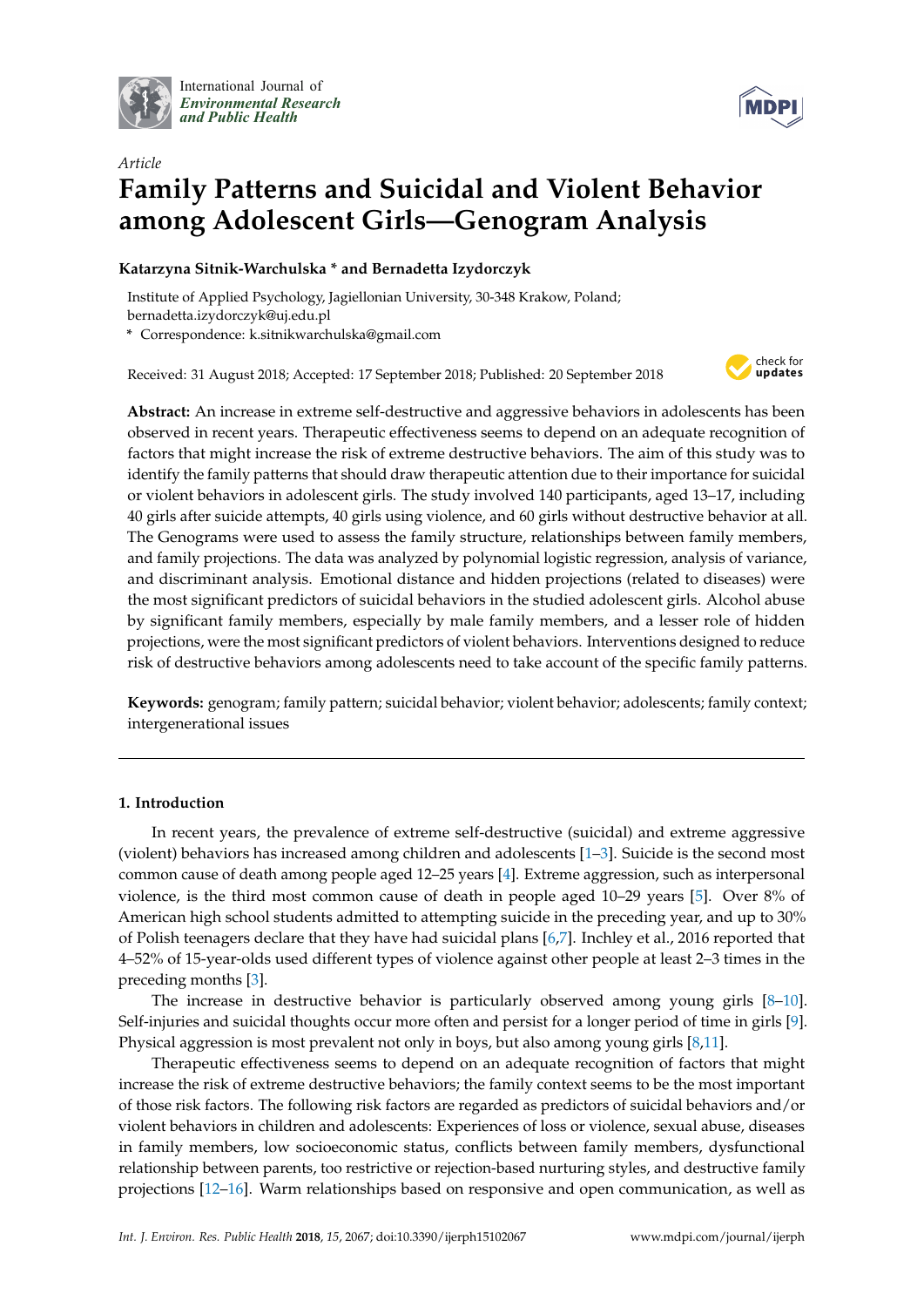caring for each other's needs, are among the most important protective factors of adolescent suicidal and/or violent behaviors [\[17](#page-14-0)[,18\]](#page-14-1). It is worth mentioning that the risk factors described in the case of extreme self-destructive and aggressive behaviors are similar. This may indicate the occurrence of a general destructive syndrome (a generalized tendency for destruction) among adolescents [\[19\]](#page-14-2). The repetitive and permanent character of suicidal and violent behaviors points toward on the need to treat them as separate nosological units. Sitnik-Warchulska and Izydorczyk [\[19\]](#page-14-2) suggest that all violent behaviors have a certain self- destructive dimension. It is associated with social sanctions which, as a consequence, lead to a number of personal costs (e.g., isolation, loss of freedom). On the other hand, people who make suicidal choices manifest hostility and tension similar to those observed among people using violence against others. Results of their research indicate that a "readiness for destruction" can be observed among the girls from both groups indicating even a single act of this kind [\[19\]](#page-14-2). However, the question of what ultimately prompts teenage females to extreme self-destruction or aggression is still little explored.

Moreover, it is important to remember that destructive behaviors of one family member have an impact on the family as a whole. Destructive behaviors require that family members face their fear, guilt, anger, helplessness, and often a lack of competences or social ostracism. These feelings and convictions are so strong that they are reinforced in family schemes. These forms of family relations, called transaction patterns [\[20\]](#page-14-3), tend to reappear in many generations of the same family; however, this process is complex.

Suicide attempts or suicides in one family member increase the risk of such behaviors among other family members by several times [\[21\]](#page-14-4). Similarly, aggressive behaviors observed in other family members predict cruelty in children [\[22\]](#page-14-5). Importantly, the above-described processes are multigenerational. Experiences of physical violence, rejection, and witnessing violence are among the significant predictors of criminal behaviors [\[23\]](#page-14-6). If suicide attempts or suicides are present in family history, then the probability of radical suicidal attempts is increased in further generations [\[21,](#page-14-4)[24\]](#page-14-7).

These trends might be due to biological and/or psychosocial factors [\[25–](#page-14-8)[27\]](#page-14-9). There are also observations that suicidal projections in one family generation are associated with aggressive behaviors in further generations, and violent projections in one family generation are associated with suicidal behaviors in further generations [\[21,](#page-14-4)[24,](#page-14-7)[28\]](#page-14-10).

Revealing individual and family patterns and elucidating the meaning attributed to given destructive behaviors seem to be crucial for effective prevention and therapy. According to transgenerational family therapy, especially the Bowen's theory, it is key to recognize in these patterns such elements of the family environment as relationships between family members and cross-generational projections [\[29](#page-14-11)[,30\]](#page-14-12). These factors may have a prognostic value for suicidal and/or violent behaviors in children and adolescents. Revealing such elements with the available tools seems to be especially important for practitioners who work in the fields of individual and family therapies. However, there is a lack of studies analyzing these factors in adolescents with different types of extreme, destructive behaviors. Family emotions, stress, and problem solving strategies occur along vertical axis (generations' patterns, including the biological heritage, genetic makeup, congenital disabilities, intricate programming of behaviors with one's given temperament) and horizontal axis (developmental and unfolding dimension, describing the family as it moves through time, including coping with changes, individual's emotional, cognitive, interpersonal, and physical development over the life span within a specific social context) [\[31\]](#page-14-13). According to Bowen's theory, the individuals cannot be understood in isolation from the system, but rather as a part of their family emotional unit. Kerr and Bowen [\[32\]](#page-14-14) indicate that clinical problems develop during periods of heightened or prolonged family tension. The level of tension depends on how the family manages difficulties and adapt to life changes. Family patterns of relationships and functioning are transmitted down the generations, primarily through the mechanism of emotional triangling (two family members reduce the tension by joining together in relation to a third family member). Bowen postulated four types of patterns that define where problems may develop in a family: Marital conflict, focus on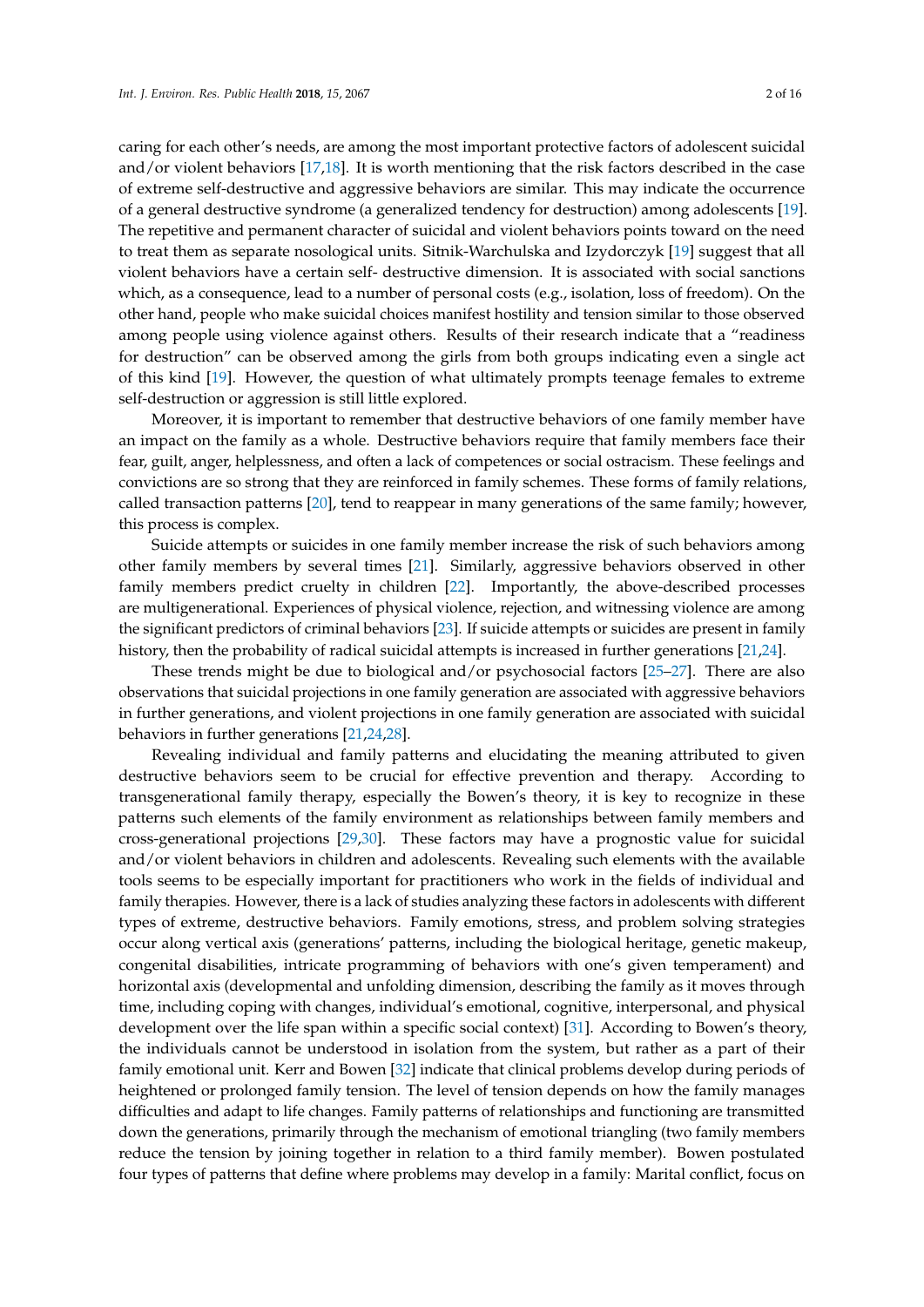that balanced levels of cohesion and flexibility in family relationships are the most effective [\[33\]](#page-14-15).

The present study was focused on family patterns among girls with different types of extreme, destructive behaviors (suicidal behaviors or violent behaviors). Based on the transgenerational family theories, the family structure, relationships between family members, and family projections present in narratives of adolescent girls were examined. The genogram analysis was used. Genograms are based on the Bowen family systems theory used for diagnosis and therapy of individuals and families, and are used with success not only in transgenerational family therapy [\[33,](#page-14-15)[34\]](#page-14-16), but also in narrative therapy [\[34\]](#page-14-16) and in individual contact with children and adolescents [\[35\]](#page-14-17). A genogram is a pictorial diagram of family data, including information about family structure and patterns of family functioning. According to McGoldrick, Gerson, and Petry [\[31\]](#page-14-13), information used in genogram is usually gathered for at least three family generations. This tool helps in understanding the process of family projections [\[35,](#page-14-17)[36\]](#page-14-18). With genograms, clinicians can reveal family contexts, family histories and patterns, and events that are useful for effective therapy. The genogram data are useful in prevention [\[35\]](#page-14-17). Nogueira et al. [\[35\]](#page-14-17) claim that genograms are psychosocial pictures of patients, their family context and their illness. Souza, Bellato, Araújo, and Almeida [\[37\]](#page-14-19) indicate that genogram is useful tool in general practice. It allows professionals to know young patients, their family organization in care, and the resources or support networks in chronic illness [\[37\]](#page-14-19). Currently, genograms are also used for gathering scientific data, mainly qualitative data [\[20,](#page-14-3)[36](#page-14-18)[–38\]](#page-14-20). This tool has quite good interviewer reliability [\[36\]](#page-14-18).

The main purpose of the presented research was focused on determination of the role of family patterns in explanation the presence and direction of different extreme destructive behavior among contemporary, adolescent girls. Hypotheses were proposed which claimed that there were: Specific family system structure (e.g., more experiences of loss or neglect, changes in family structure), constellations (more difficulties in family relationships), family projections (e.g., associated with aggressive or suicidal behaviors and strategies), and lower level of general, family adaptation, in girls who displayed different destructive behavior in comparison to those without destructive behavior.

#### **2. Materials and Methods**

#### *2.1. Participants*

For this retrospective cross-sectional study, the selection was conducted using purposive sampling. The study was performed among patients of psychiatric wards for children and adolescents, mental health clinics for children and adolescents, rehabilitation centers, residents of correctional centers, and randomly selected gymnasium students from the South of Poland. The study complied with ethical standards for scientific research. Participation was individual, anonyms, and voluntary.

One hundred and sixty three individuals qualified for the study. However, for further statistical analyses, 140 girls were included, as 21 adolescents were transferred to other hospitals because of somatic complications. Only two girls during the study decided to end their participation because of a decrease in motivation. Verification of hypotheses regarding the separation of extreme groups and at the same time internally homogeneous. One hundred and sixty girls, aged 13–17 years  $(M = 15.26 \pm 0.92)$ , including 40 girls with suicidal behaviors, 40 girls with violent behaviors, and 60 girls without a history of destructive behaviors, were examined. Division into subgroups with strict selection criteria were set, organizing the space of all research variables and making it possible to control the influence of the side variables.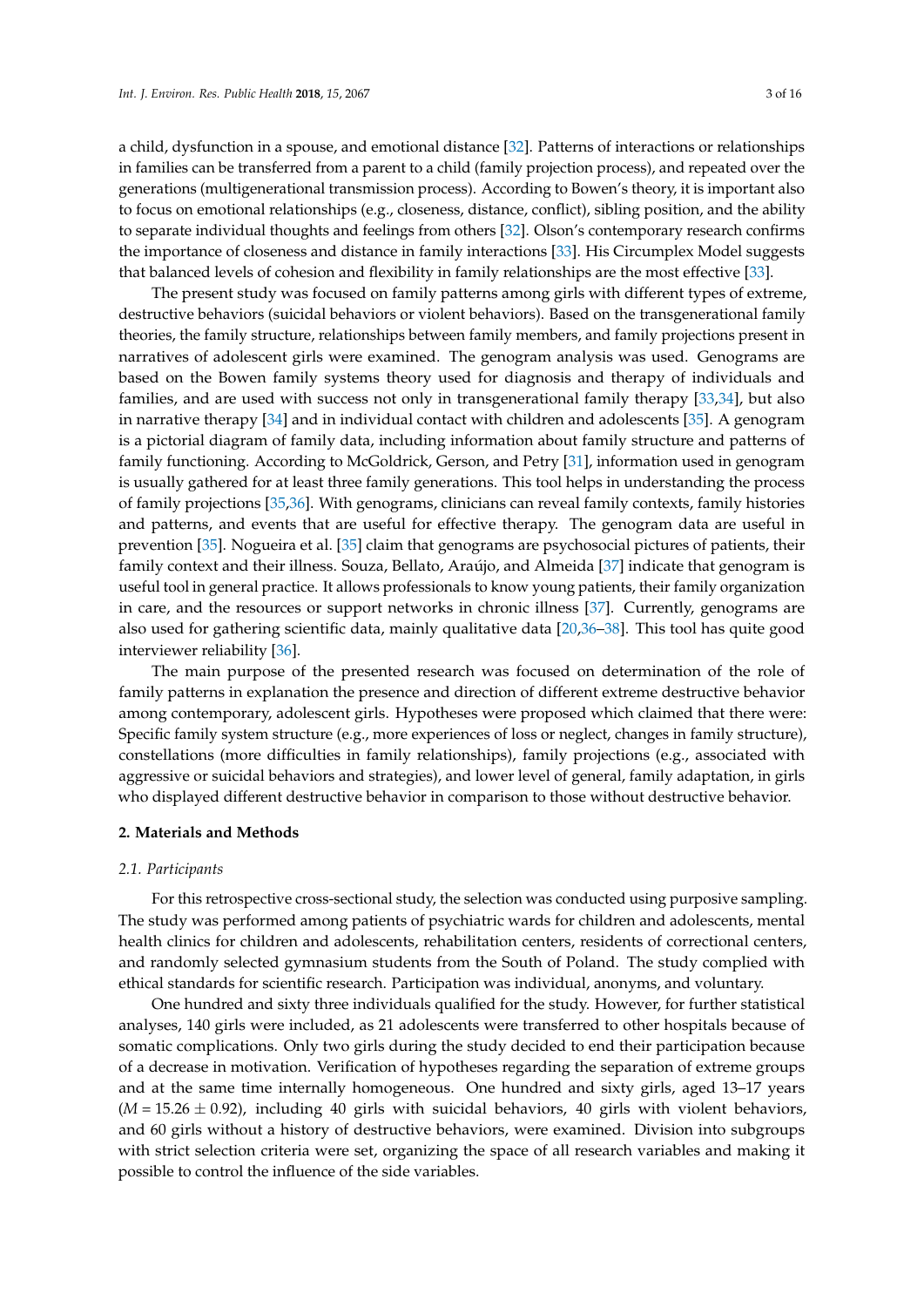The following criteria for including girls with suicidal behaviors (SG—suicidal group) were used: A medically documented history of a suicide attempt; diagnosis of suicidal behavior disorder (SD)—medical report stating a suicide attempt in the previous 2 years, which meet the criteria of suicidal behavior (SB), not related to other mental disorders; no regular psychotherapy before study enrollment; a lack of violent behaviors. The participants were recruited from two large psychiatric wards for children and adolescents, and a few mental health clinics for children and adolescents in Silesia.

The following criteria for including girls with violent behaviors (VG—violent group) were used: Spontaneous violent behaviors that met the criteria for the so-called severe conduct disorders (CD), including frequent initiation of physical conflicts, crimes requiring confrontation with the victim, terrorizing other people, use of weapons that can cause major physical injury, physical cruelty towards others, and duration of violent behavioral symptoms for at least 6 months before enrolment; social and legal consequences of violent behaviors (minimum three cases of police intervention, referral to a correction facility, legal guardian); no regular psychotherapy or resocialization before study enrollment; no history of suicidal behaviors. The participants were recruited from two rehabilitation centers, two residents of correctional centers, and one mental health clinic for children and adolescents in Silesia.

The girls without destructive behaviors, who served as a control group (CG), were also enrolled. The group was drawn from gymnasium students from six schools, located in various cities in Silesia.

None of the enrolled participants displayed symptoms of other mental disorders, addictions, or neurological or somatic disorders associated with major health complications.

## *2.2. Measures and Procedure*

This research was carried out in 2016–2017. Genograms were analyzed in this study. Genograms were constructed separately for all individual participants, taking into account 3 family generations: That of the studied individual, her parents, and grandparents. Genograms were constructed based on a semi-structured interview performed according to the codification and grouping proposals put forward by McGoldrick, Gerson, and Petry [\[31\]](#page-14-13). In each case, the genogram was drawn by the author of present study during the two meetings with the participant, based on participant's suggestions and the family interview genogram. The final version of the genogram was validated and verified by the examined person. At the first research session subjects were provided information about the study and written informed consent was obtained. Caregivers also received a copy of the informed consent form. Family interview genogram concerned: Perception of the problem, demographic information (i.e., age, birth and death dates, numbers of children, geographical location, living arrangements, occupation, education level), functional information (i.e., data on the medical functioning of family members, emotional and behavioral problems in family members), critical family events, preceding generations (e.g., dates of birth, sibling position, occupation, family health history), family rituals, social roles in family, important events (e.g., cause of births and deaths, marriages, divorces and separations, difficulties, diseases in family life, conflicts, crisis), emotional relationships, social roles in family, family adaptation (e.g., resources , ways of solving problems). The data was codified and entered into STATISTICA (Palo Alto, CA, USA) for analysis.

Based on theoretical assumptions, referring to the transgenerational family theories, the data were grouped into the following variables with their respective indicators:

- Patterns of family system structure (indicators: Components of family system; number of children in family; demographic data)
- patterns of family constellations (indicators: Sibling position; types of relationships: distant, friendly but not close, close, consolidated, conflict, and mixed relationships)
- family projections (presence in many family generations of patterns associated with losses, suicidal behaviors, violent behaviors, emotional problems, chronic diseases, psychoactive substance abuse, and stressful events) patterns of general adaptation level (indicators: declared degree of family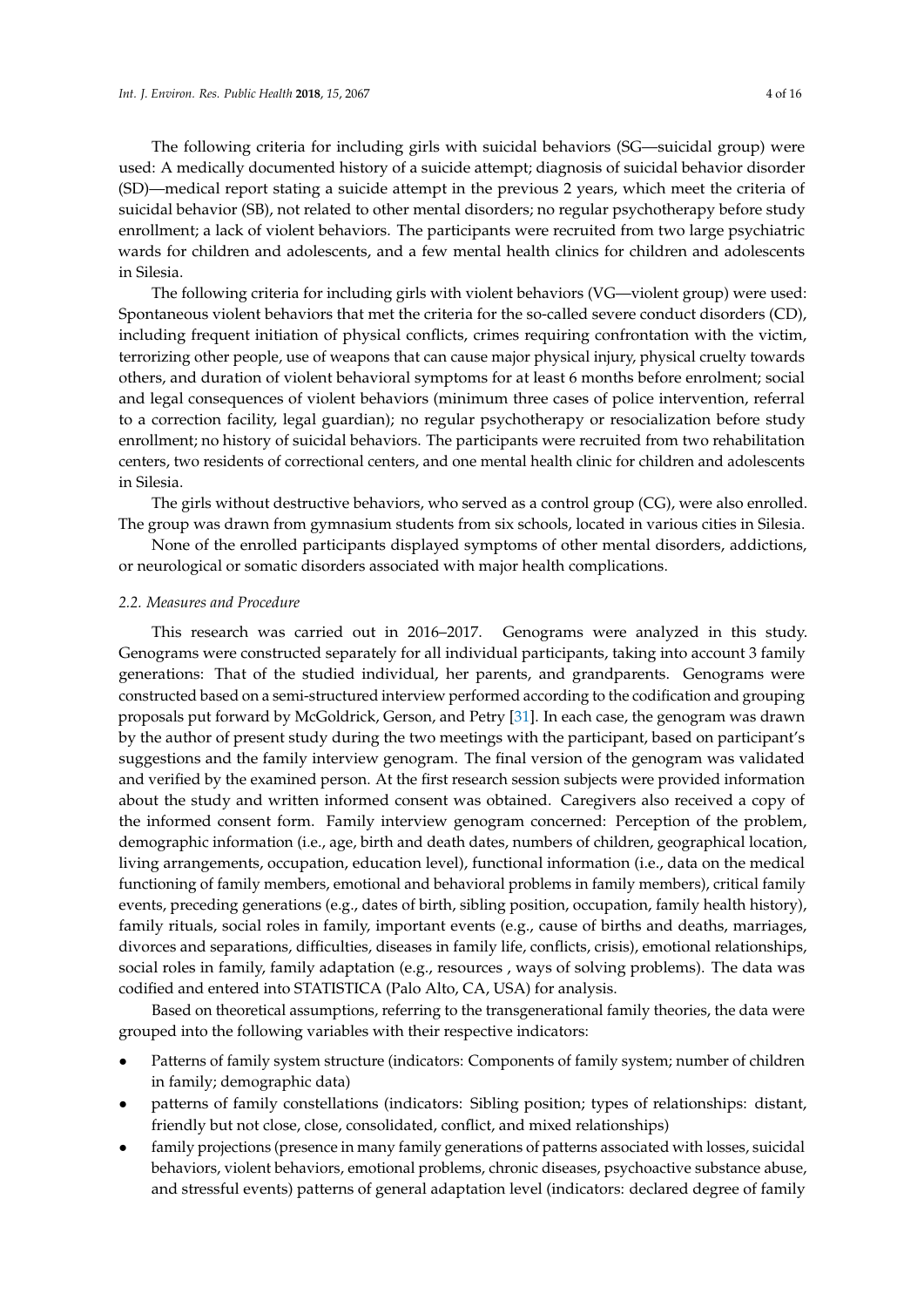system adaptation defined based on the elements such as employment status, stable family systems, nurturing efficiency, and ability to fulfill social tasks and responsibilities; level of family relationship crisis defined as a tendency to reinforce conflicts and tensions between family members from different generations).

#### *2.3. Ethical Approval*

All subjects and their legal guardians gave their informed consent for inclusion before they participated in the study. The study was conducted in accordance with the Declaration of Helsinki, and the protocol was approved by the Ethics Committee of Institute of Applied Psychology of Jagiellonian University.

## *2.4. Data Analysis*

The data were dichotomous or polytomous—qualitative and quantitative. To characterize and compare the genogram-derived data, we used polynomial logistic regression, the exact Fisher's test (for comparing dichotomous variables), analysis of variance, and the Tukey's post-hoc test for unequal groups. Additionally, a Discriminant analysis was used. All calculations were performed with the STATISTICA software.

#### **3. Results**

The genogram-derived data were codified and analyzed statistically. Table [1](#page-6-0) presents general data that are described below.

#### *3.1. Patterns of Family System Structure and Forms of Destructive Behaviors*

The majority of girls from all study groups came from complete family systems (mother/step mother, father/step father, children). There were no difference between the studied groups (SG, VG, CG) in this respect (pseudo-R2 Nagelkerke =  $0.1$ ;  $p = 0.65$ —for group effect). Compared to the control group, the girls with suicidal behaviors and the girls with violent behaviors were more likely to come from reconstructed families (pseudo-R2 Nagelkerke =  $0.21$ ;  $p = 0.00$ ) and to have experienced divorce/separation of their parents (pseudo-R2 Nagelkerke = 0.06; *p* < 0.05) or consequent absence—physical and/or emotional, of the biological father (pseudo-R2 Nagelkerke = 0.06; *p* < 0.05).

These observations pertained mainly to the girls with a history of suicide attempts (SG), who experienced separation or divorce of their parents more frequently than the girls from the control group (CG) (*p* < 0.01). Compared to the control group, the girls with violent behaviors also differed in this respect, but this difference reached only the level of a statistical trend; moreover, this tendency was lower compared to the girls with suicidal behaviors. The proportion of girls with an absent biological father was also the greatest among the girls with suicidal behaviors, who differed significantly in this respect from the control group ( $p < 0.05$ ) and from the girls with violent behaviors (statistical trend). The girls with violent behaviors were more likely to have experienced absence of the biological father compared to the girls in the control groups (statistical trend).

Based on multiple logistic regression analysis, the studied groups differed with respect to parent education (pseudo-R2 Nagelkerke = 0.13; *p* < 0.01). Based on the Fisher's exact tests, the parents of the girls who displayed interpersonal aggression had lower education compared to the parents of the girls with suicidal behaviors ( $p < 0.01$ ) and the parents of the girls from the control group ( $p < 0.01$ ). The number of children in the family was not significantly different between the studied groups  $(F (2134) = 2.0358; p = 0.13).$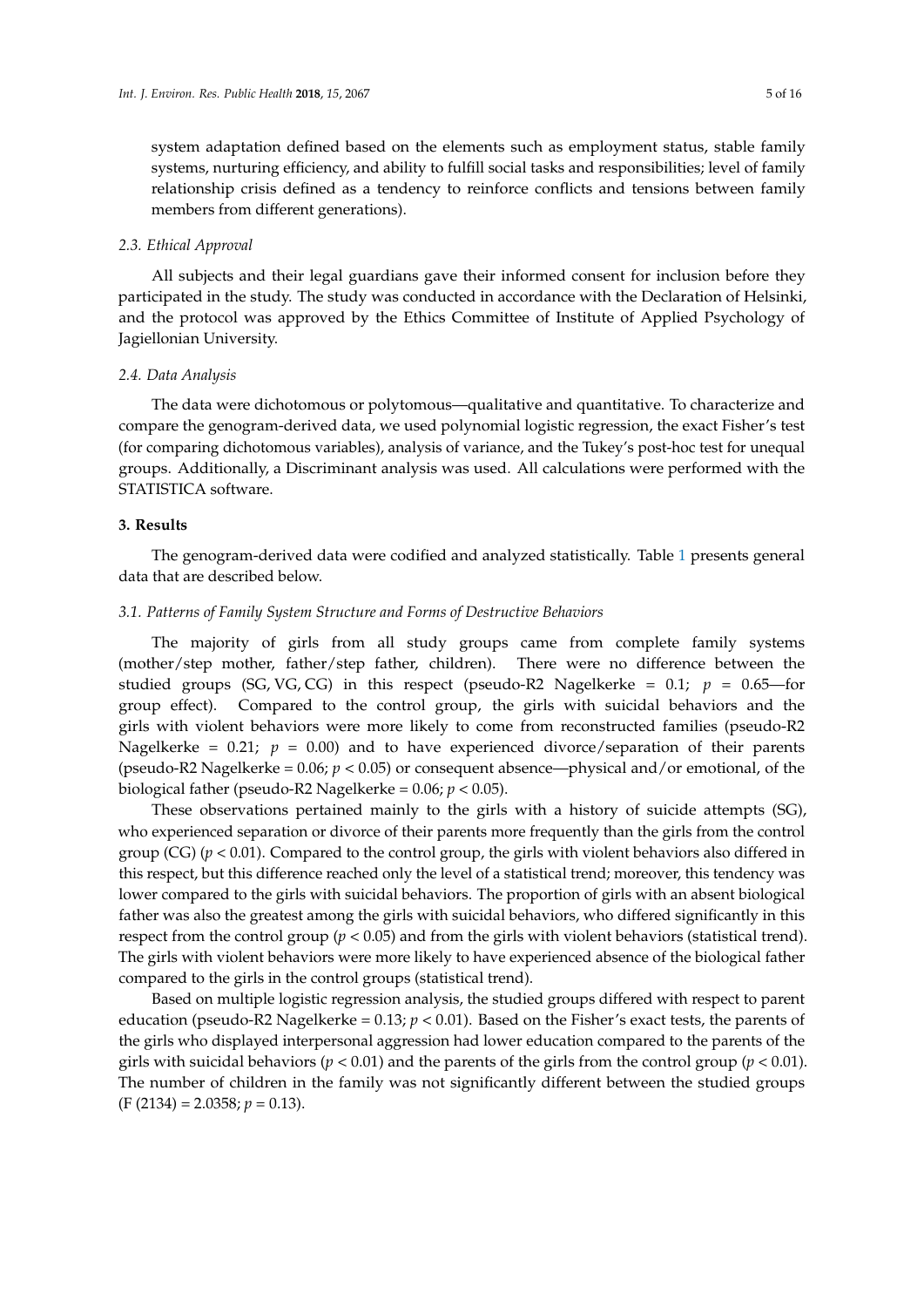| <b>Family Patterns</b>                                  |                                | Proportion of the Subjects %                                                                                                                                                                              | Pseudo-R <sup>2</sup><br>Nagelkerke/ANOVA        | SG-CG      | VG-CG     | <b>SG-VG</b> |
|---------------------------------------------------------|--------------------------------|-----------------------------------------------------------------------------------------------------------------------------------------------------------------------------------------------------------|--------------------------------------------------|------------|-----------|--------------|
|                                                         |                                |                                                                                                                                                                                                           |                                                  |            | $p$ value |              |
|                                                         | absence of biological father   | SG: 30%<br>VG: 20%<br>CG: 10%                                                                                                                                                                             | pseudo- $R^2$ Nagelkerke = 0.06<br>p < 0.05      | p < 0.05   | ns        | ns           |
| Family system structure                                 | reconstructed family           | SG: 27.5%<br>VG: 15%<br>CG: 1.6%                                                                                                                                                                          | pseudo- $R^2$ Nagelkerke = 0.21<br>$p = 0.00$    | p < 0.001  | p < 0.05  | ns           |
|                                                         | parent education               | SG: 55% BVS; 29% SE; 16% HE<br>VG: 90% BVS; 10% SE<br>CG: 47% BVS; 28% SE; 25% HE                                                                                                                         | pseudo- $R^2$ Nagelkerke = 0.13<br>p < 0.01      | ns         | p < 0.001 | p < 0.01     |
|                                                         | sibling position               | oldest sibling position: CG 38%<br>middle birth position: SG 30%<br>youngest sibling position: VG 57.5%                                                                                                   | pseudo- $R^2$ Nagelkerke = 0.13;<br>p < 0.01     |            | p < 0.01  | ns           |
| Family constellations                                   | types of relationships         | SG: $M = 151.86 \pm 40.03$<br>$VG: M = 167.46 \pm 65.33$<br>$CG: M = 198.40 \pm 49.80$                                                                                                                    | <b>ANOVA</b><br>$F(2134) = 10.157$<br>p < 0.0001 | p < 0.001  | p < 0.05  | ns           |
| Family projections (in the three<br>family generations) | losses in the family           | SG: $M = 2.37 \pm 1.23$<br>$VG: M = 2.12 \pm 1.56$<br>$CG: M = 1.62 \pm 1.44$                                                                                                                             | <b>ANOVA</b><br>$F(2134) = 3.544$<br>p < 0.05    | p < 0.05   | ns        | ns           |
|                                                         | aggression towards others      | SG: aggression from father: 22.5%;<br>aggression from mother: 7.5%<br>VG: aggression from father: 12.5%;<br>aggression from mother: 2.5%<br>CG: aggression from father: 0%;<br>aggression from mother: 0% | pseudo- $R^2$ Nagelkerke = 0.14<br>p < 0.01      | p < 0.01   | p < 0.01  | ns           |
|                                                         | emotional problems of mother   | SG: 35%<br>VG: 17.5%<br>$CG: 10\%$                                                                                                                                                                        | pseudo- $R^2$ Nagelkerke = 0.23<br>p < 0.001     | p < 0.05   | ns        | ns           |
|                                                         | emotional problems of father   | SG: 52.5%<br>VG: 35%<br>CG: 13%                                                                                                                                                                           | pseudo- $R^2$ Nagelkerke = 0.23<br>p < 0.001     | ns         | p < 0.05  | ns           |
|                                                         | emotional problems of siblings | SG: 10%<br>VG: 17.5%<br>CG: 1.67%                                                                                                                                                                         | pseudo- $R^2$ Nagelkerke = 0.23<br>p < 0.001     | ns         | p < 0.05  | ns           |
|                                                         | alcohol abuse by father        | SG: 42.5%<br>VG: 25%<br>CG: 8.34%                                                                                                                                                                         | pseudo- $R^2$ Nagelkerke = 0.12<br>$p = 0.00$    | p < 0.01   | p < 0.05  | ns           |
|                                                         | number of diseases             | SG: $2.65 \pm 1.61$<br>$VG: 1.47 \pm 1.68$<br>$CG: 1.15 \pm 1.18$                                                                                                                                         | $F(4268) = 7.514$<br>p < 0.0001                  | p < 0.0001 | ns        | p < 0.001    |

| Table 1. Summary of the Patterns of Family Structure, Family Relationships and Family Projections. |
|----------------------------------------------------------------------------------------------------|
|----------------------------------------------------------------------------------------------------|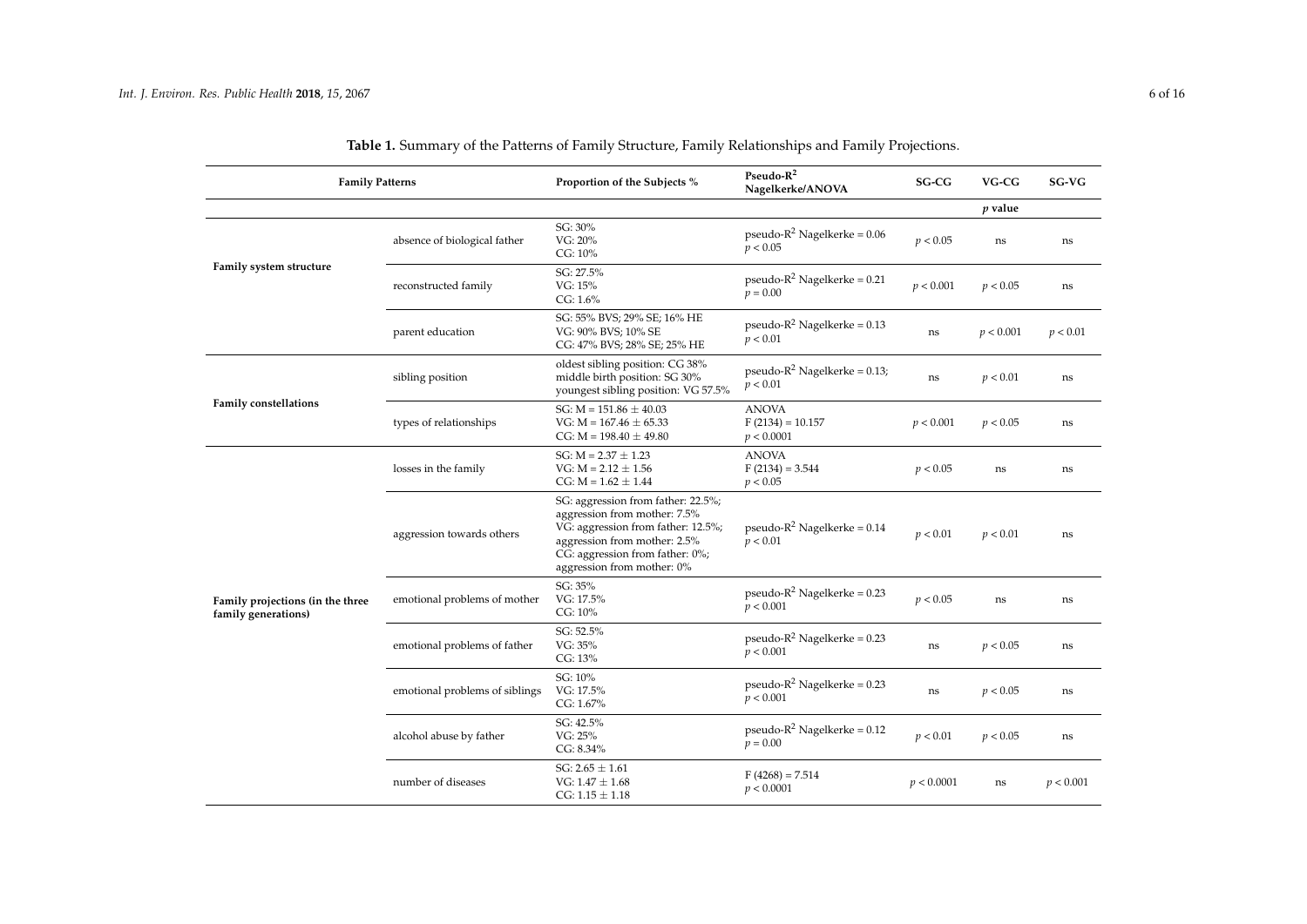| <b>Family Patterns</b>   |                                                        | Proportion of the Subjects %               | Pseudo- $R^2$<br>Nagelkerke/ANOVA            | <b>SG-CG</b> | $VG-CG$  | $SG-VG$  |
|--------------------------|--------------------------------------------------------|--------------------------------------------|----------------------------------------------|--------------|----------|----------|
| General adaptation level | family system adaptation(lack<br>of family adaptation) | SG: 65%<br>$VG: 32.5\%$<br>$CG:15\%$       | pseudo- $R^2$ Nagelkerke = 0.19<br>p < 0.001 | p < 0.001    | v < 0.05 | p < 0.01 |
|                          | family relationship crisis                             | $SG: 55\%$<br>$VG: 42.5\%$<br>$CG: 6.67\%$ | pseudo- $R^2$ Nagelkerke = 0.24<br>p < 0.001 | v < 0.01     | v < 0.01 | ns       |

**Table 1.** *Cont.*

<span id="page-6-0"></span>Legend: ns = non-significant; SG = suicidal group; VG = violent group; CG = control group; *p* = *p* value; BVS = vocational education (diploma after Basic Vocational School); SE = secondary education (diploma after General Secondary School); HE = higher education (diploma after University).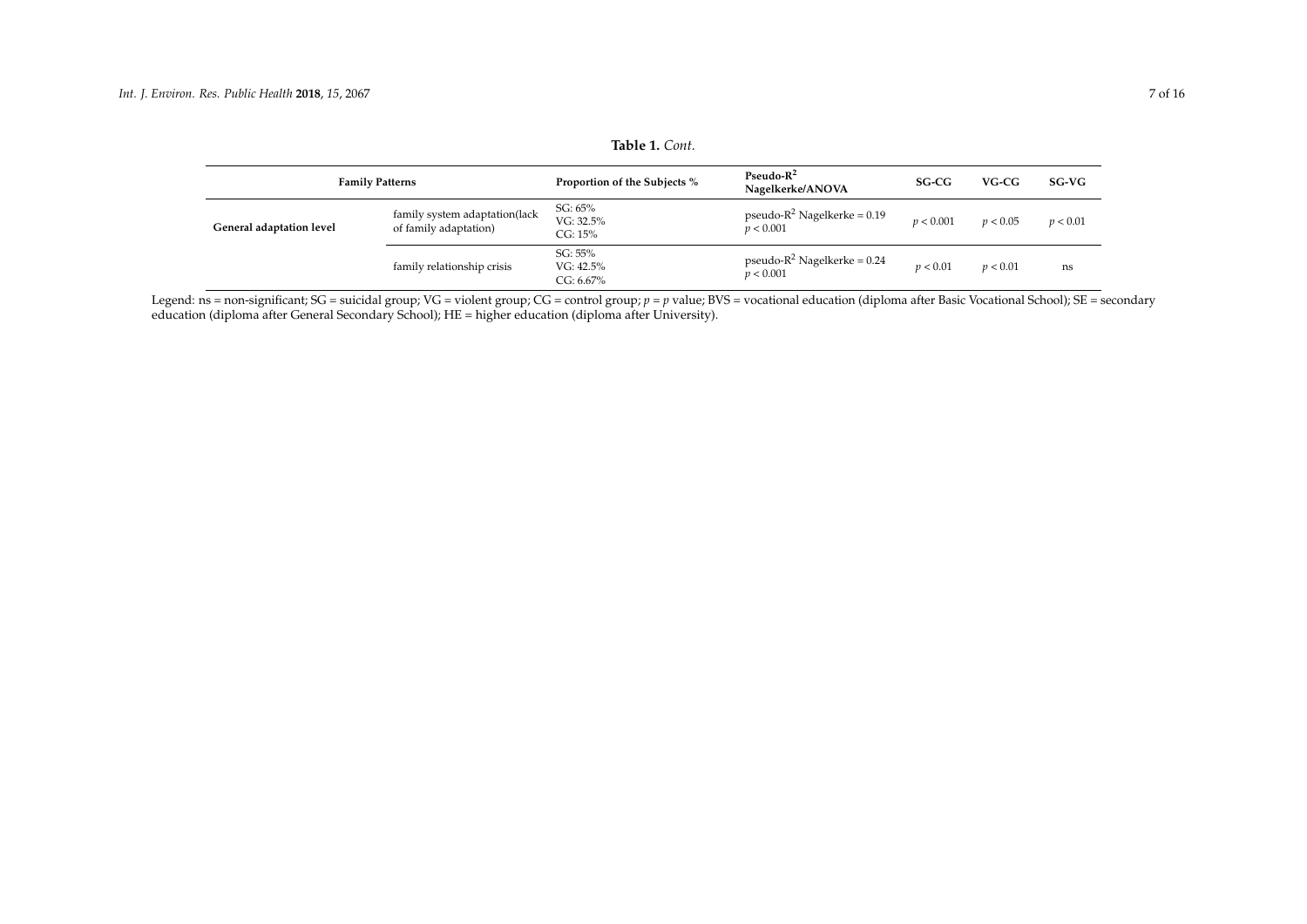#### *3.2. Patterns of Family Constellations and Forms of Destructive Behaviors*

The study provided interesting observations with regard to the sibling position of the studied girls. The individuals who have at least one sibling were included to statistical analysis. Based on multiple logistic regression analysis, the studied groups differed significantly in this respect (pseudo- $R^2$ ) Nagelkerke = 0.13; *p* < 0.01), which was mainly due to the difference between the girls with violent behaviors and the girls from the control groups with regard to the number of the oldest and youngest girls in the family ( $p < 0.01$ ). The girls with suicidal behaviors tended to have a middle birth position more frequently compared to the girls from the remaining groups. The girls with violent behaviors were most likely to have the youngest sibling position.

As part of the family constellation analysis, we also analyzed the data regarding the relationships between the studied girls and their family members.

Compared to the remaining study groups, the girls with suicidal behaviors had the largest number of different types of relationships (SG-VG *p* < 0.0001; SG-CG *p* < 0.0001). This might indicate that the relationships with family members might play an important role in psychosocial functioning of the girls with suicidal behaviors.

Based on a common factor of relationship quality between family members, the reappearing transaction patters within the families were analyzed. This factor was calculated as follows: 0 points for each percent of a distant relationship, 1 point for each percent of a friendly but not close relationship, 2 points for each percent of a close relationship, 3 points for each percent of a consolidated relationship.

Based on the performed analyses, the girls with suicidal behaviors, but also to a lesser degree the girls with violent behaviors, had significantly less positive relationships with their family members than the girls from the control group (Table [1\)](#page-6-0).

Based on further analyses, the girls with suicidal behaviors and the girls with violent behaviors had more distant relationships with their family members than the girls from the control group (SG-CG  $p < 0.001$ , VG-CG  $p < 0.01$ ). Similar differences were seen with respect to conflict relationships with family members (statistical trend). Close relationships dominated among girls without destructive behaviors (CG-SG *p* < 0.01; CG-VG—statistical trend).

Among all the reported relationships, we further investigated the relationships between the studied girls and their closest family members (mother, father, siblings). We analyzed all forms of relationships (treated as quantitative variables): 3 points for conflict relationships, 1–3 points for positive relationships, 0 points for distant relationships.

Interestingly, we did not find any difference between the studied groups with regard to the relationship with siblings (ANOVA: F  $(2119) = 0.31628$ ,  $p = 0.73$ ); the relationships with siblings were mostly strong and positive. However, the girls with suicidal behaviors or the girls with violent behaviors had negative relationships with their parents (significant group effect (F  $(2125) = 30.87$ ;  $p < 0.001$ ); significant parent effect (F (1125) = 18.64;  $p < 0.01$ ). These relationships included mainly distant and tense relationships with the father, which predominated especially among the girls with suicidal behaviors who, in contrast to the girls with violent behaviors, also clearly displayed distant and conflict relationships with their mothers. These tendencies were not found among the girls without destructive behaviors, who displayed very good and close relationships with their parents, especially with mothers. Based on the Tukey's test for unequal groups, these observations were significant at the level of a statistical trend; the only significant difference was seen between the girls with suicidal behaviors and the control group with regard to the relationship with the father (*p* < 0.05).

The girls with extreme destructive behaviors, especially after suicidal attempts, were more likely to perceive the relationship between their parents as negative compared to the girls from the control group (Table [1\)](#page-6-0).

#### *3.3. Family Transmissions and Forms of Destructive Behaviors*

The number of losses in the family, i.e., death or disappearance of close relatives such as parents or grandparents, was different between the studied groups (ANOVA: F (2134) = 3.5440; *p* < 0.05);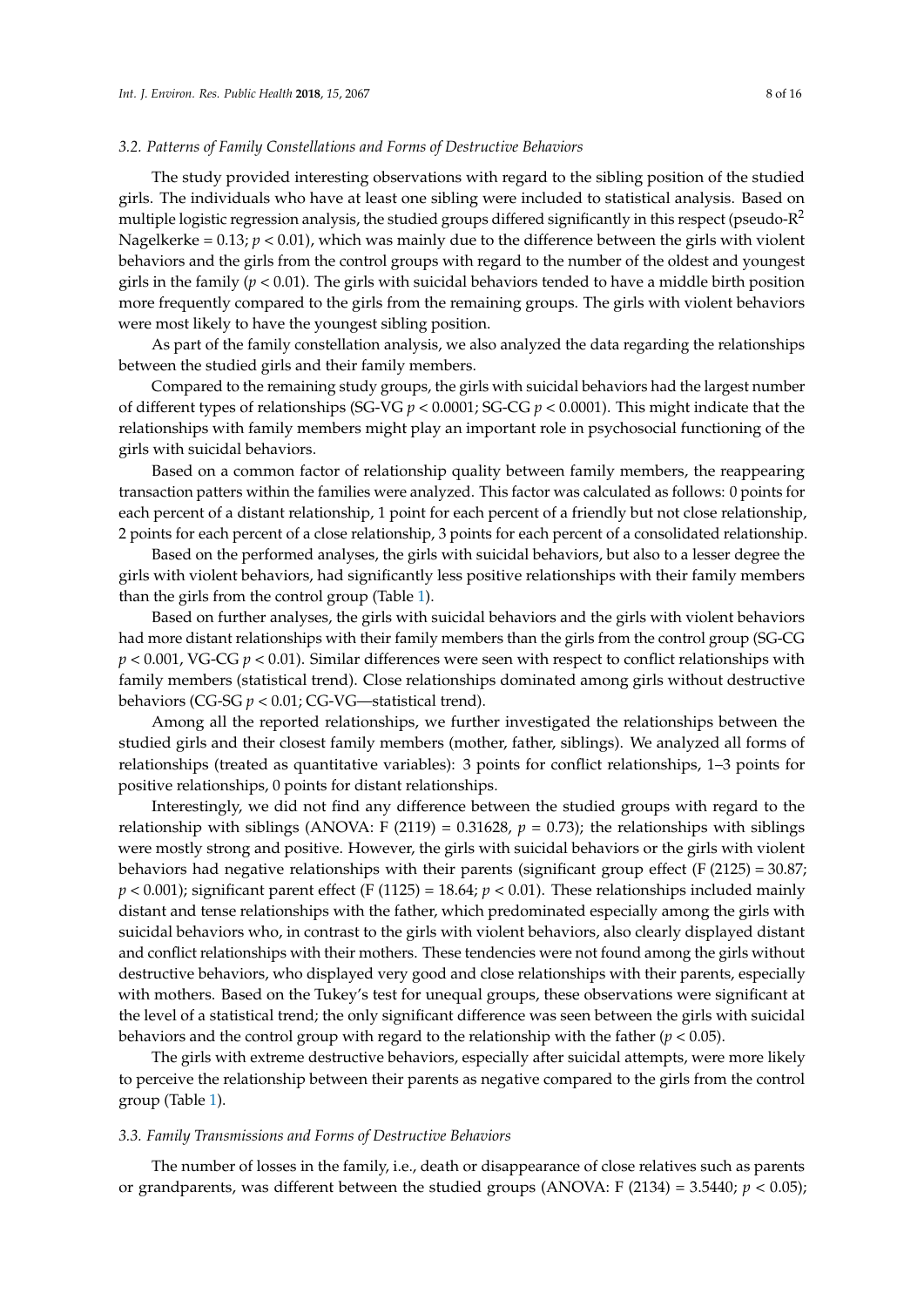this difference was most pronounced between the girls with suicidal behaviors and the control group (SG-CG  $p < 0.05$ ; VG-CD statistical trend) (Table [1\)](#page-6-0).

Compared to the control group, the girls with suicidal behaviors and the girls with violent behaviors had more family projections regarding alcohol abuse, violence towards others, reappearing diseases, and emotional problems in family systems (F (42,680) = 7.5139; *p* < 0.0001). The number of suicides and suicide attempts across family generations was small (Table [2\)](#page-8-0).

<span id="page-8-0"></span>**Table 2.** Differences in Family Projections in the Studied Girls. Post-hoc Tukey's tests for unequal groups.

|                 |           | Tukey's Post-Hoc Tests for Unequal Groups |                        |          |                      |          |          |                 |                        |          |
|-----------------|-----------|-------------------------------------------|------------------------|----------|----------------------|----------|----------|-----------------|------------------------|----------|
|                 |           | Aggression                                |                        |          | <b>Alcohol Abuse</b> |          |          | <b>Diseases</b> |                        |          |
|                 |           | GS                                        | $\mathbf{G}\mathbf{V}$ | CG       | <b>GS</b>            | GV       | CG       | GS              | $\mathbf{G}\mathbf{V}$ | CG       |
|                 | <b>GS</b> |                                           | 1.00                   | 0.95     | 0.39                 | 0.09     | 0.99     | < 0.0001        | < 0.001                | 0.05     |
| Aggression      | GV        | 1.00                                      |                        | 0.89     | 0.79                 | < 0.05   | 1.00     | < 0.0001        | < 0.0001               | 0.09     |
|                 | CG        | 0.95                                      | 0.89                   |          | 0.05                 | < 0.01   | 0.08     | < 0.0001        | < 0.0001               | < 0.0001 |
|                 | <b>GS</b> | 0.39                                      | 0.79                   | 0.05     |                      | 0.98     | 0.98     | < 0.0001        | 0.25                   | 0.95     |
| Alcohol         | GV        | 0.09                                      | < 0.05                 | 0.01     | 0.98                 |          | 0.51     | < 0.0001        | 0.75                   | 1.00     |
| abuse           | CG        | 0.99                                      | 1.00                   | 0.08     | 0.98                 | 0.75     |          | < 0.0001        | < 0.05                 | < 0.05   |
|                 | <b>GS</b> | < 0.0001                                  | < 0.0001               | < 0.0001 | < 0.0001             | < 0.0001 | < 0.0001 |                 | < 0.001                | < 0.0001 |
| <b>Diseases</b> | GV        | < 0.001                                   | < 0.0001               | < 0.0001 | 0.25                 | 0.75     | < 0.05   | < 0.001         |                        | 0.95     |
|                 | CG        | 0.05                                      | 0.09                   | < 0.0001 | 0.95                 | 1.00     | < 0.05   | < 0.0001        | 0.95                   |          |

Cardiovascular diseases and oncological diseases were the most important diseases in families of the studied participants. Our analyses showed a significant group effect (F  $(2134) = 9.39; p < 0.001$ ) and a significant effect of disease (F (1134) = 11.07; *p* < 0.01). The group-disease interaction was not significant  $(F < 1)$ . This supports the hypothesis that the presence of any diseases in families is important for the development of suicidal and/or violent behaviors. Also, in all families, cardiovascular diseases were more frequent than oncological diseases.

In all the studied groups, projections related to diseases, especially cardiovascular disease, dominated when compared to other projections regarding the family as a whole. The largest number of diseases was found in the families of the girls with suicidal attempts (statistical trend in comparison to VG and GC, Tables [1](#page-6-0) and [2\)](#page-8-0).

It should be noted that the above-described observations regarding diseases do not include the closest relatives (mother/step mother, father/step father, siblings). The number of cardiovascular diseases and oncological diseases (in total) was not different between the studied groups ( $F < 1$  for the closest family members;  $F < 1$  for the closest family as a whole).

Projections related to emotional problems, including depressive disorders, anxiety, and adaptation disorders, in the closest family members were significant (pseudo- $R^2$  Nagelkerke = 0.23;  $p < 0.0010$ ). The majority of the girls with suicidal behaviors indicated that their mothers had some emotional problems (SG-CG *p* < 0.05). The girls with violent behaviors declared mostly emotional problems among their fathers and siblings (Father VG-CG *p* < 0.05; Siblings VG-CG *p* < 0.05). In this respect, there was no difference between the girls with suicidal behaviors and the girls with violent behaviors (Table [2\)](#page-8-0).

The studied participants reported that some family members abused alcohol. Detailed analyses showed that this problem was most frequently seen in fathers (pseudo- $R^2$  Nagelkerke = 0.12;  $p = 0.00$ ). The fathers of the girls with suicidal behaviors and the fathers of the girls with violent behaviors abused alcohol (alcohol addiction) more frequently than the fathers of the girls without destructive behaviors (Table [2\)](#page-8-0).

As regards projections related to aggression towards others, there were significant differences between the girls with suicidal or violent behaviors and the girls from the control group (pseudo- $R^2$ ) Nagelkerke = 0.14; *p* < 0.01). The girls with suicidal behaviors and the girls with violent behaviors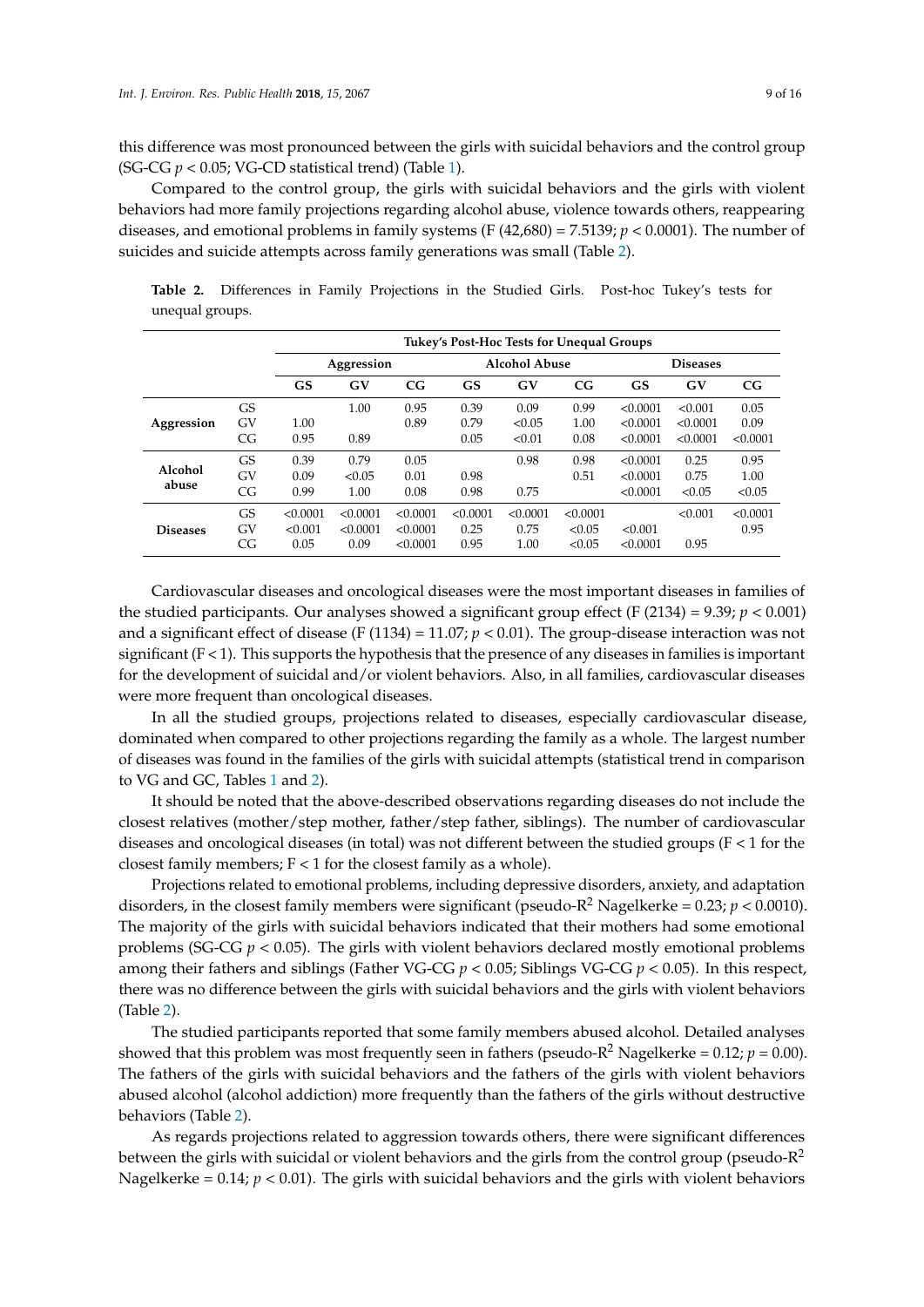declared family aggression (aggression from the mother and/or the father) more frequently compared to the girls in the control group (Table [2\)](#page-8-0). It is worth noting that projections relat3e to aggression were more common that the projections related to alcohol abuse.

#### *3.4. General Adaptation Level and Forms of Destructive Behaviors*

There were significant differences between the girls with suicidal or violent behaviors and the control group with respect to the general family adaptation level (pseudo- $R^2$  Nagelkerke = 0.19;  $p < 0.001$ ). Lack of family adaptation dominated in the families of the girls with suicidal behaviors (significant differences with respect to CG and VG) and the girls with violent behaviors (VD-CG  $p < 0.05$ ) (Table [1\)](#page-6-0). However, the girls with violent behaviors described their families as better adapted than the girls with suicidal behaviors.

There were significant differences between the girls with suicidal or violent behaviors and the control group with regard to the general level of crisis-like relationships in the family systems (pseudo- $R^2$  Nagelkerke = 0.24;  $p < 0.001$ ). The girls with suicidal behaviors and the girls with violent behaviors reported a greater number and intensity of conflict and tense relationships between the family members from different generations (Table [1\)](#page-6-0). There were no differences between the girls with suicidal behaviors and the girls with violent behaviors in this respect.

### *3.5. Multi-Generational Context as a Risk Factor of Destructive Behaviors*

As part of holistic analyses that were conducted by one of the authors of the present study, the genogram-derived data were included in discriminant analysis, which was used to find predictors of suicidal behaviors and violent behaviors in the studied adolescent girls. Based on this analysis, a distant relationship pattern ( $\beta$  = 0.465) and reappearing patterns of family diseases ( $\beta$  = 0.521) could have the greatest importance for suicidal behaviors in the studied girls. Analogously, a family pattern of alcohol abuse ( $\beta = 0.488$ ) and a small intensity of family projections regarding diseases ( $\beta = -0.455$ ) were the most significant factors for the development of violent behaviors. The constructed model was highly valid (88.8% of correct classifications; 83.25% of cross-checked observations were correctly classified). Table [3](#page-9-0) presents the results.

<span id="page-9-0"></span>

| Predictors                   |          | Non-Standardized Discriminative<br><b>Function Coefficients ß</b> | <b>Standardized Discriminative Function</b><br>Coefficients ß |          |  |  |
|------------------------------|----------|-------------------------------------------------------------------|---------------------------------------------------------------|----------|--|--|
|                              |          | <b>Function</b>                                                   | <b>Function</b>                                               |          |  |  |
|                              |          |                                                                   |                                                               |          |  |  |
| Distance<br>in relationships | 0.274    | $-0.089$                                                          | 0.465                                                         | $-0.150$ |  |  |
| Alcohol abuse                | $-0.202$ | 0.369                                                             | $-0.267$                                                      | 0.488    |  |  |
| <b>Diseases</b>              | 0.375    | $-0.327$                                                          | 0.521                                                         | $-0.455$ |  |  |
| Constant                     | $-2.307$ | $-2.135$                                                          |                                                               |          |  |  |

**Table 3.** Family risk factors of destructive behaviors-a discriminant analysis.

## **4. Discussion**

The genogram-based analysis in the girls with suicidal behaviors and the girls with violent behaviors reveled family histories full of changes, challenges, and tendencies to cross boundaries (e.g., diseases, emotional difficulties in closest family members, violence, and alcohol abuse). This pattern was especially characteristic for the families of the girls with suicidal behaviors, and to a lesser degree, in the families of the girls with violent behaviors, and it was least noticeable in the families of the girls without destructive behaviors.

The family environment of the girls with suicidal behaviors was characterized by the greatest number of changes and events that can be described as crisis-related (e.g., loss, divorce, family system reconstruction, numerous cardiovascular diseases and oncological diseases in many family generations,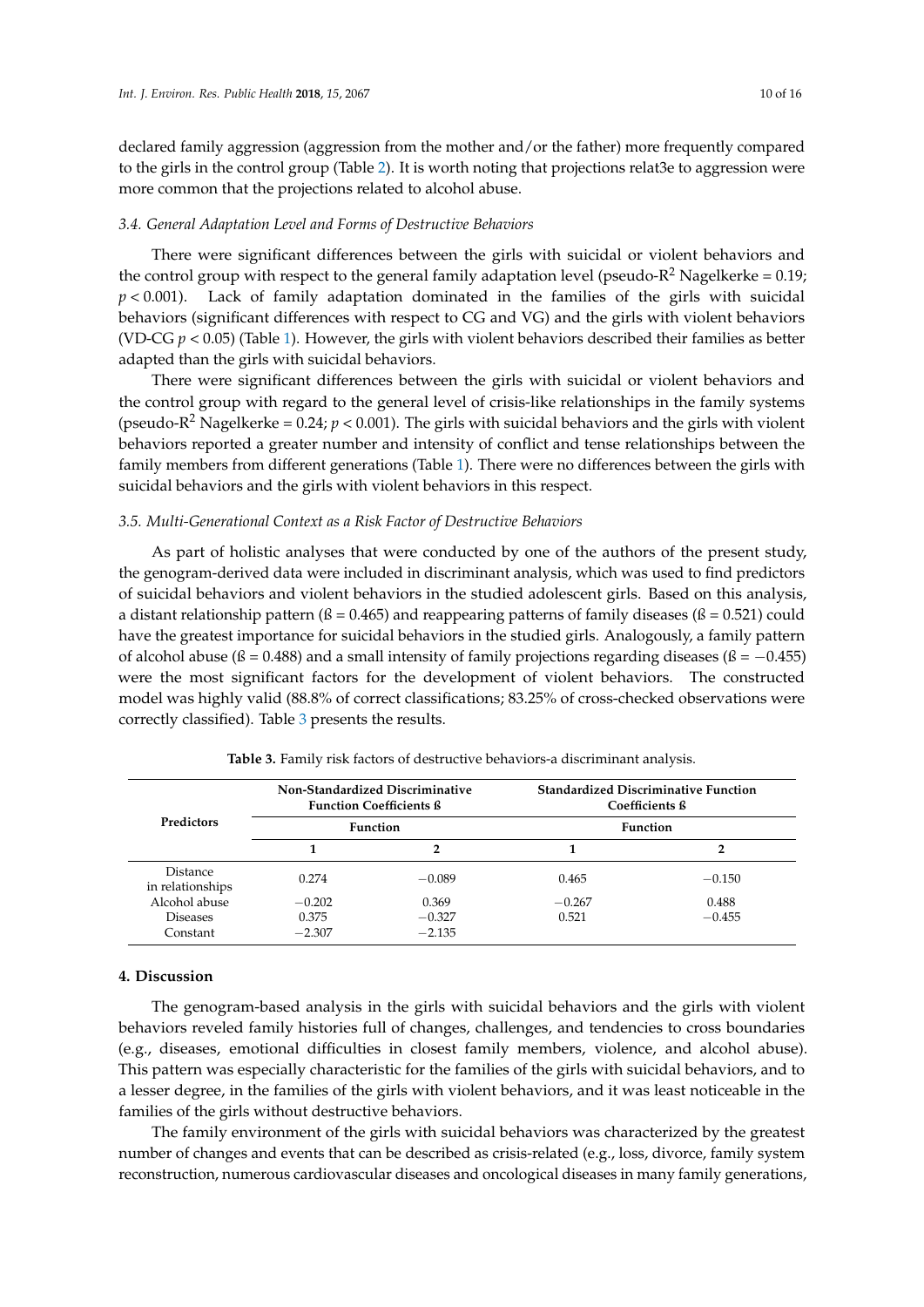absence of the biological father, and emotional problems—mainly in mothers). A similar family picture was revealed by the genograms of the girls who used interpersonal aggression, i.e., containing divorce/separation, family system reconstructions, and emotional problems of fathers or siblings; however, it was less intense than in the families of girls with suicidal behaviors. When faced with such difficulties, family systems need to confront difficult emotions and undertake different, and sometimes entirely new, actions in order to bring back a relative equilibrium. This is in line with observations regarding the so-called family resilience [\[39\]](#page-14-21). Also, difficulties in constructive adaptation and using support can strengthen certain solutions, roles, or behaviors that can become maladaptive due to their durability and low susceptibility to change [\[31,](#page-14-13)[40\]](#page-14-22).

Based on our results, in the families of the girls with suicidal behaviors and the families of the girls with violent behaviors, we suspect that there is a strong tendency for conflicts between family members to reappear in different generations. From a systemic standpoint, such family projections promote creation of *triangle* relationships in which the child is in coalition with one parent against the other [\[30](#page-14-12)[,31\]](#page-14-13). This may lead the so-called *triangulation*, i.e., the development of too strong relationships with the parent with whom the child is in coalition, which leads to a hidden conflict of loyalty and emotional ambivalence between that which comes from the child itself and that which comes from the identification with hostile emotions towards one of the parents. Such ambivalence could be noticed especially in the girls with suicidal behaviors, whose families were characterized by the least adaptive style of family functioning and the greatest number of crisis-like experiences, with diseases being the most important among them. The girls with suicidal behaviors reported experiences of loss as well as distant and conflict relationships with parents, mainly fathers, and between the parents. These results are in line with clinical observations that show that a lack of bonding with parents and their mental problems, especially in mothers, are risk factors of suicidal behaviors in adolescence [\[16,](#page-13-11)[21,](#page-14-4)[24,](#page-14-7)[26,](#page-14-23)[28\]](#page-14-10). However, in our study, the girls with suicidal behaviors declared the highest number of relationships in their families. This could be due to wishful thinking, but also could indicate the level of bonding within the family. One should consider how narrations of these girls, which are dominated by physical absence of the father and emotional problems of the mother, can hinder the expression of feelings related to family relationships. Such relationships can be based on a lack of bonding and a fear of loss, which could direct anger at oneself. This issue requires further research.

In the families of the girls with suicidal behaviors, the relationships between family members tended to be conflict-based, which in theory can lead to triangulation, as reflected by the lowest level of family adaptation. From this perspective, the percentage of diseases, which tended to reappear in the three studied family generations, was the most important projection related to indirect coping though the disease. When chronic, and sometimes life-threatening, oncological diseases or cardiovascular diseases appear in the family, the stress induced by them can reinforce dysfunctional coping in the family. Consequently, helplessness and hopelessness may appear in individual family members, along with a tendency to avoid expression of conflict or hostile feelings or overprotectiveness of the family member who suffers from a given disease. This may cause the family to withdraw from contacting the external world and promote the development of vegetative and psychosomatic symptoms secondary to hidden emotions. From a systemic perspective, the disease becomes a fixed strategy and a family-bonding element [\[31,](#page-14-13)[41\]](#page-15-0). Such patterns of relationships and cross-generational projections in the studied girls with suicidal behaviors can be described as the style of enmeshment, excessive involvement [\[31](#page-14-13)[,33,](#page-14-15)[42\]](#page-15-1).

The sibling position in the studied girls with suicidal behaviors is interesting when compared to the other studied groups; these girls were more likely to have a middle sibling position, which is associated with flexibility and ambivalence. According to McGoldrick et al. [\[31\]](#page-14-13), a middle sibling position can be related to the risk of getting lost, being reserved, or feeling anxiety due to comparisons with younger and older siblings; thus, it can be assumed that middle siblings constantly fight for attention. Similar observations were made by Kirkcaldy, Richardson-Vejlgaard, and Siefen [\[43\]](#page-15-2), who added that this relationship can be modulated by siblings. Obviously, these issues need to be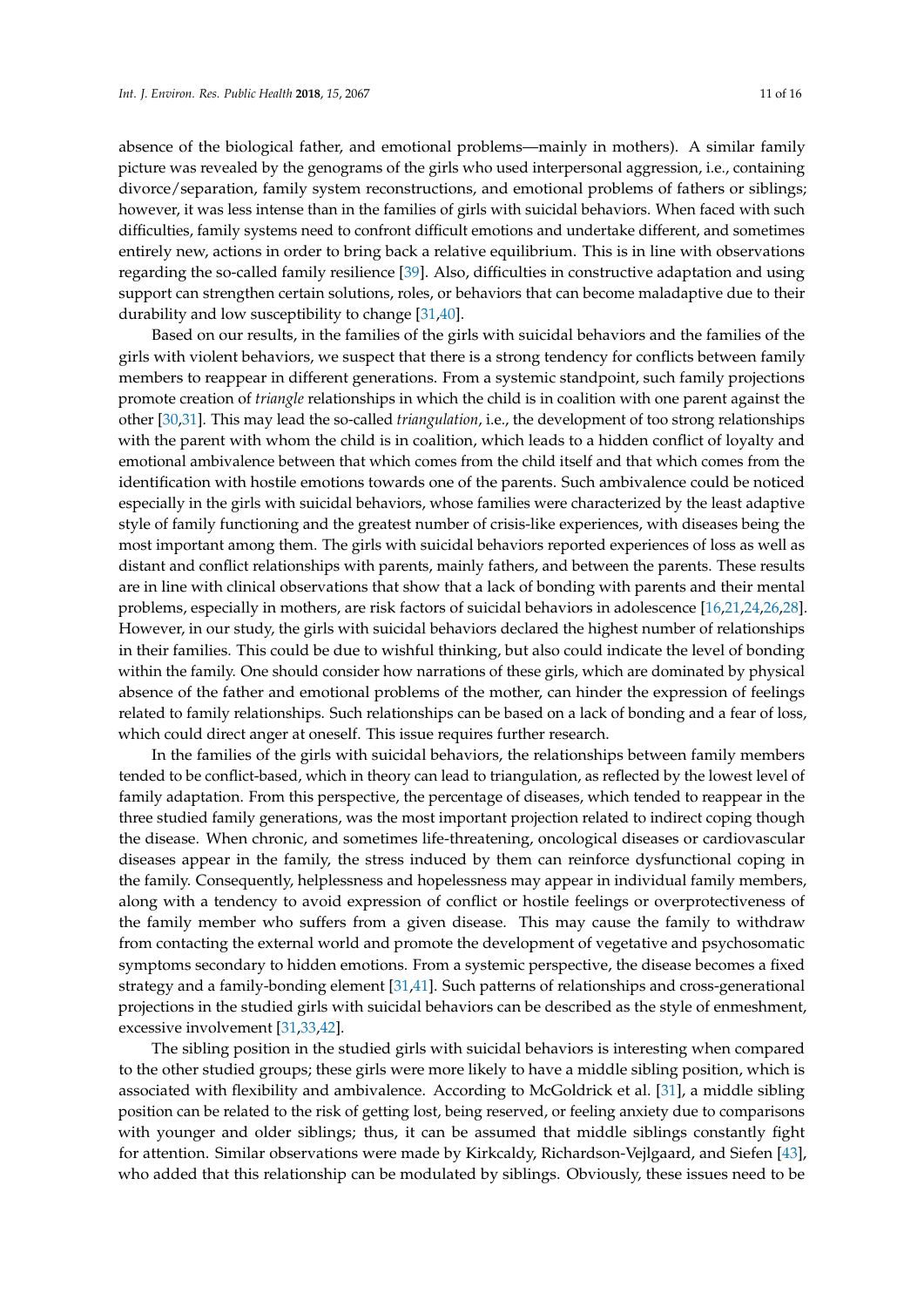studied further. The above-described features should be treated as a result of role strengthening, which occurs in a background of a maladaptive relationship between the developing individual and the closest environment.

The histories of the families of the girls with violent behaviors seem similar to those of the families of the girls with suicidal behaviors. However, in many respects, these girls were placed between the girls with suicidal behaviors and the girls without destructive behaviors. The family histories of the girls with violent behaviors were characterized by emotional problems of the father and siblings; also, these families were characterized by projections related to alcohol abuse, a markedly lower number of projections related to diseases, and projections related to family violence. Observations made by Howell et al. [\[23\]](#page-14-6) and Fryers and Brugha [\[28\]](#page-14-10) indicate that these patterns are associated with the use of violence by children and that they hinder the process of giving or receiving support. This could be substantiated by our data that indicate a greater distance in the closest family relationships, compared to the girls without destructive behaviors, and a greater closeness compared to the girls with suicidal behaviors. One might consider whether the narration related to this kind of pattern, characterized by the father who faces emotional problems and abuses alcohol, as well as by emotional problems of siblings, is associated with difficulties in experiencing effective bonding and ambivalence towards members of the closest family. In such a system, it is difficult to find effective regulatory mechanisms [\[44\]](#page-15-3), and aggressive responses and identification with an aggressive pattern are more likely [\[45](#page-15-4)[,46\]](#page-15-5).

Ambivalence can promote short-term coalitions with either of the parents. According to Esfandyari, Baharudin, and Nowzari [\[47\]](#page-15-6), such coalitions can result from a constant tension in the relationship between the parents, which is observed by the child, who, in turn, engages in this relationship in the process of triangulation. Such a pattern of the relationship between the parents of the girls with violent behaviors can be supported by our data that indicate a low quality of family relationships, compared to the families of the girls without destructive behaviors, and a tendency to perceive the relationship between the parents as less positive. Tension in the relationship between the parents and varying coalitions can cause parents to transfer the feelings from their partner relationship onto the child. Consequently, this can promote adolescent violence towards others secondary to the feelings of being abused and a desire to gain strength and confidence [\[44](#page-15-3)[,47\]](#page-15-6).

The girls with violent behaviors, according to their sisters, more often faced emotional problems such as adaptation disorders, mood disorders, or anxiety disorders compared to the remaining studied groups. This was accompanied by an observation that the studied girls with violent behaviors typically were the youngest children in their families, and were more likely to have this sibling position compared to the girls from the remaining studied groups. This sibling position is associated with creativity, energy, but also with leniency and a tendency to egocentrism and not complying with social norms [\[31\]](#page-14-13). One can suppose that such traits can be strengthened in the members of dysfunctional families, which can predispose to aggression and uncontrolled crossing of social boundaries; this can be a strategy to abandon the role of the dependent and the least mature one. Williams, Conger, and Blozis [\[48\]](#page-15-7) show that having older siblings predisposes to the development of aggression with time. Those authors think that parent hostility, low social status of the parents, and economic difficulties might be related to extreme aggressive behaviors between siblings. A similar pattern in the studied girls with violent behaviors can be substantiated by the analyses of sibling position, emotional problems in siblings, and the fact that their parents had the worst education. However, these issues, especially with regard to the relationship with the mother, require further research because our genogram-derived data are not sufficient for drawing valid conclusions in this respect.

Based on our observations, the studied girls with violent behaviors live in family environments that are dominated by open conflicts, projections related to crossing boundaries, and acting out behaviors, especially alcoholism and violence. These families seem capable, at least to a certain extent, of having close relationships, especially when compared to the families of the girls with suicidal behaviors. However, the style of relationships is inadequate and ineffective, which might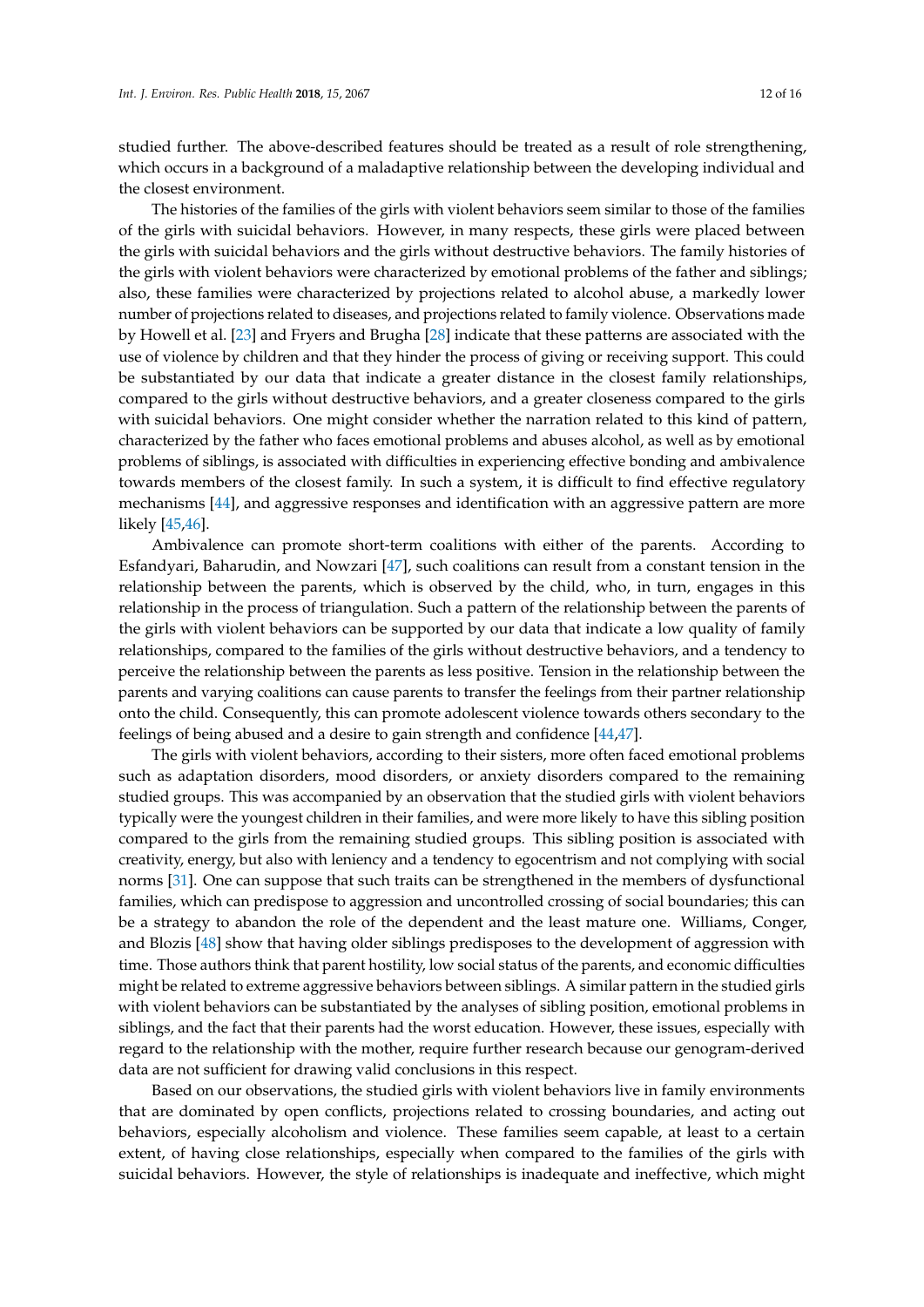lead to ambivalence and a tendency to reinforce aggressive patterns as the only available forms of relationships [\[49\]](#page-15-8). In this context, one can describe the families of the girls who use interpersonal aggression as characterized by rigidity [\[31](#page-14-13)[,33](#page-14-15)[,42\]](#page-15-1).

#### *Strengths and Limitations*

In this study, the analyzed multi-generational picture of the families was derived from genograms that were constructed based only on the information given by the participants. Thus, one can consider whether the resultant picture of multi-generational family functioning is adequate. However, contemporary studies underline the importance of using individual perception and its relation to the presented behavior. The researchers engaged in the field of narrative therapy [\[31,](#page-14-13)[36–](#page-14-18)[38\]](#page-14-20) share this standpoint.

At the same time, one cannot underestimate the role played by biological and sociocultural factors. The study was performed among girls from the South of Poland, and its results should be interpreted with caution. However, if the developmental processes in girls are universal to a certain degree and shared by different cultures, then the results of this study can be useful in clinical practice.

In this study, we used a widely available tool used in diagnostic and therapeutic practice. The risk factors elucidated by discriminant analysis seem to be important for this kind of clinical interaction. Clinical practitioners commonly observe suicidal or violent behaviors in teenage girls, but these types of behaviors rarely occur at the same time. It might be important for prevention of such behaviors to focus on either suicidal or violent aspects when providing therapeutic interventions; this seems especially important as the created model turned out to be highly valid.

# **5. Conclusions**

This study showed and compared the dominant aspects of the multi-generational family context in the girls with suicidal behaviors and the girls with violent behaviors. Because these multi-generational family patterns were compared with those found in the families of the girls without these types of behaviors, we could indicate what multi-generational aspects were significant for the development of destructive behaviors during adolescence.

Family histories of the girls with suicidal behaviors and of the girls with violent behaviors contain distinct multi-generational projections related to violence, alcohol abuse, disintegration and reconstruction of family systems, and emotional problems of the closest family members. In the girls with suicidal behaviors, our analyses revealed narrations characterized by excessive involvement and deficits regarding family relationships. Emotional distance and projections related to diseases, which were present in the narrations of the studied girls, were the most significant predictors of suicidal behaviors in the studied adolescent girls.

The narrations of the girls with violent behaviors were characterized by more open family projections, and were characterized by family rigidity and defects in shaping effective relationship forms (i.e., clear difficulties and not basic deficits). Alcohol abuse by significant family members, especially by male family members, and a lesser role of hidden projections, i.e., diseases, are key to understanding these behaviors in a multi-generational context.

The present study was based on the use of genogram. Genograms provided a lot of useful information about family context of subjects' functioning. The data from a semi-structured genogram interview were statistically analyzed. The genogram-based analysis allowed to explore multigenerational family processes and their implications for functioning of girls with different types of extreme, destructive behaviors. Genogram can be useful tool, not only in clinical practice, but also in empirical research. Focusing on the aspects highlighted in this study could be effective in therapeutic interventions in teenage girls with suicidal or violent behaviors, and can be important in prevention of such behaviors in adolescents. Future research should focus on the importance of roles related to sibling position and relationships with siblings.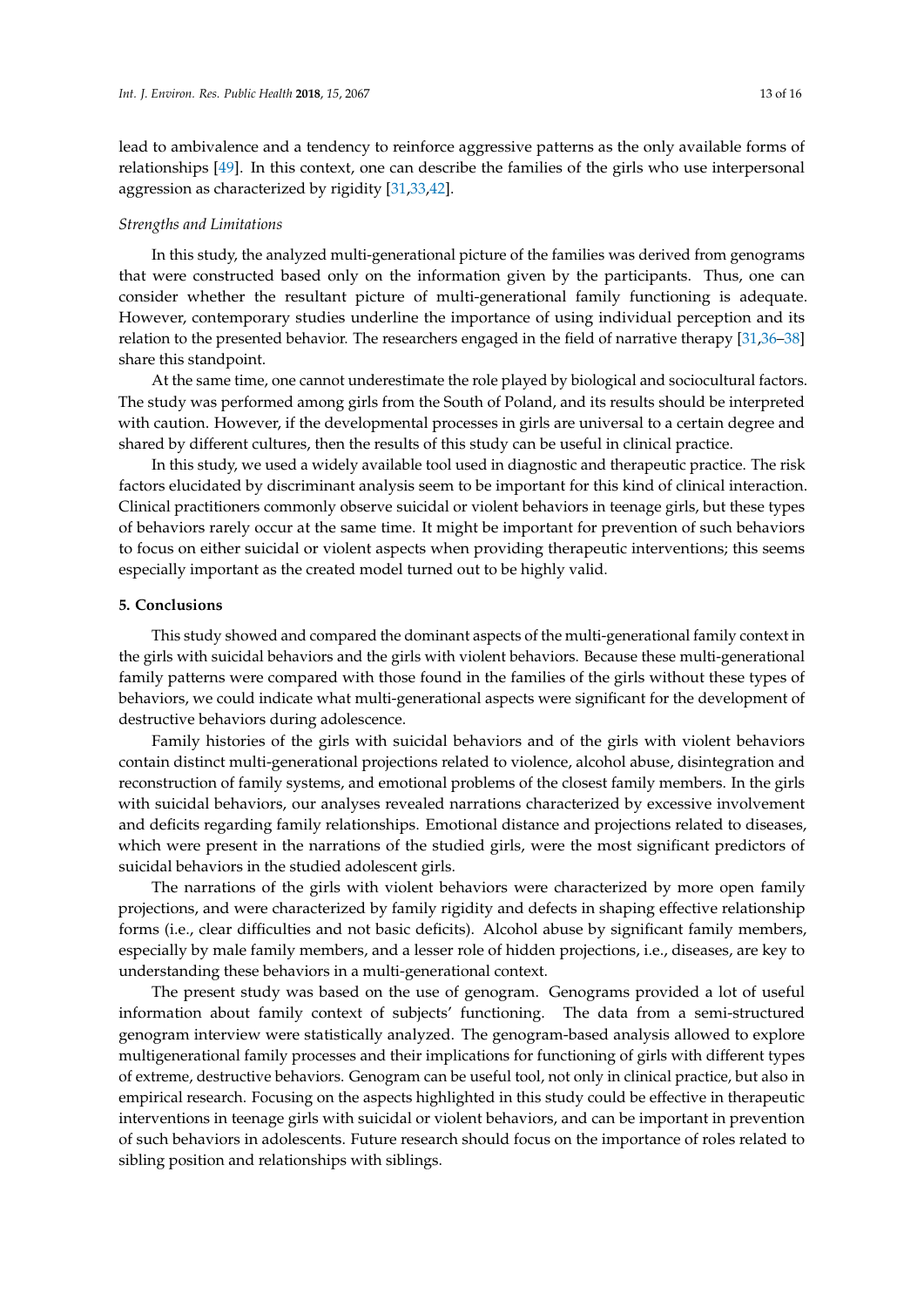**Author Contributions:** Conceptualization, K.S.-W.; Methodology, K.S.-W.; Project administration, K.S.-W.; Investigation, K.S.-W.; Formal Analysis, K.S.-W.; Interpretation, K.S.-W. and B.I.; Writing-Original Draft Preparation, K.S.-W. and B.I.; Supervision, B.I.

**Funding:** This research received no external funding.

**Acknowledgments:** The authors thank all participants for their openness and taking part in the study.

**Conflicts of Interest:** The authors declare no conflict of interest.

## **References**

- <span id="page-13-0"></span>1. Centers for Disease Control and Prevention CDC. Web-based Injury Statistics Query and Reporting System (WISQARS) 2018. Available online: <https://www.cdc.gov/injury/wisqars/index.html> (accessed on 16 March 2018).
- 2. World Health Organization (WHO). *World Health Statistics 2016: Monitoring Health for the SDGs, Sustainable Development Golas*; WHO Press: Geneva, Switzerland, 2016.
- <span id="page-13-1"></span>3. Inchley, J.C.; Currie, D.B.; Young, T.; Samdal, O.; Torsheim, T.; Augustson, L.; Mathison, F.; Aleman-Diaz, A.; Molcho, M.; Weber, M.; et al. *Growing up Unequal: Gender and Socioeconomic Differences in Young People's Health and Well-Being: Health Behaviour in School-Aged Children (HBSC) Study: International Report from the 2013/2014 Survey*; Health Policy for Children and Adolescents; No. 7; WHO Regional Office for Europe: Copenhagen, Denmark, 2016; pp. 191–206.
- <span id="page-13-2"></span>4. Thompson, M.P.; Swartout, K. Epidemiology of Suicide Attempts among Youth Transitioning to Adulthood. *J. Youth Adolesc.* **2017**, *47*, 807–817. [\[CrossRef\]](http://dx.doi.org/10.1007/s10964-017-0674-8) [\[PubMed\]](http://www.ncbi.nlm.nih.gov/pubmed/28421391)
- <span id="page-13-3"></span>5. Jakab, Z. Foreword. In *European Report on Preventing Violence and Knife Crime among Young People*; Sethi, D., Hughes, K., Bellis, M., Mitis, F., Racioppi, F., Eds.; WHO: Copenhagen, Denmark, 2010; p. VII.
- <span id="page-13-4"></span>6. Kann, L.; McManus, T.; Harris, W.A.; Shanklin, S.I.; Flint, K.H.; Hawkins, J.; Queen, B.; Lowry, R.; Olsen, E.O.; Chyen, D.; et al. Youth risk behavior surveillance-United States 2015. *MMWR Surveill. Summ.* **2016**, *65*, 1–174. [\[PubMed\]](http://www.ncbi.nlm.nih.gov/pubmed/27513843)
- <span id="page-13-5"></span>7. Pawłowska, B.; Potembska, E.; Zygo, M.; Olajossy, M. Prevalence of self-injury, suicidal ideation, plans and attempts in adolescents aged 13 to 19 years of age. *Pol. J. Public Health* **2015**, *125*, 55–59. [\[CrossRef\]](http://dx.doi.org/10.1515/pjph-2015-0025)
- <span id="page-13-6"></span>8. Haight, W.; Marshall, J.; Hans, S.; Black, J.; Sheridan, K. They mess with me, I mess with them: Understanding physical aggression in rural girls and boys from methamphetamine-involved families. *Child. Youth Serv. Rev.* **2010**, *32*, 1223–1234. [\[CrossRef\]](http://dx.doi.org/10.1016/j.childyouth.2010.04.010) [\[PubMed\]](http://www.ncbi.nlm.nih.gov/pubmed/20729981)
- <span id="page-13-8"></span>9. Law, B.M.F.; Shek, D.T.L. A 6-year longitudinal study of self-harm and suicidal behaviors among Chinese adolescents in Hong Kong. *J. Pediatr. Adolesc. Gynecol.* **2016**, *29* (Suppl. 1), S38–S48. [\[CrossRef\]](http://dx.doi.org/10.1016/j.jpag.2015.10.007)
- <span id="page-13-7"></span>10. Mercado, M.C.; Holland, K.; Leemis, R.W.; Stone, D.M.; Wang, J. Trends in Emergency Department Visits for Nonfatal Self-inflicted Injuries Among Youth Aged 10 to 24 Years in the United States, 2001–2015. *JAMA* **2017**, *318*, 1931–1933. [\[CrossRef\]](http://dx.doi.org/10.1001/jama.2017.13317) [\[PubMed\]](http://www.ncbi.nlm.nih.gov/pubmed/29164246)
- <span id="page-13-9"></span>11. Pool, A.C.; Patterson, F.; Luna, I.Y.; Hohl, B.; Bauer, K.W. Ten-Year Secular Trends in Youth Violence: Results from the Philadelphia Youth Risk Behavior Survey 2003–2013. *J. Sch. Health* **2017**, *87*, 244–252. [\[CrossRef\]](http://dx.doi.org/10.1111/josh.12491) [\[PubMed\]](http://www.ncbi.nlm.nih.gov/pubmed/28260239)
- <span id="page-13-10"></span>12. Arim, R.G.; Dahinten, V.S.; Marshall, S.K.; Shapka, J.D. An examination of the reciprocal relationships between adolescents' aggressive behaviors and their perceptions of parental nurturance. *J. Youth Adolesc.* **2011**, *40*, 207–220. [\[CrossRef\]](http://dx.doi.org/10.1007/s10964-009-9493-x) [\[PubMed\]](http://www.ncbi.nlm.nih.gov/pubmed/20013350)
- 13. Adrian, M.; Miller, A.B.; McCauley, E.; Vander Stoep, A. Suicidal ideation in early to middle adolescence: Sex-specific trajectories and predictors. *J. Child Psychol. Psychiatry* **2016**, *57*, 645–653. [\[CrossRef\]](http://dx.doi.org/10.1111/jcpp.12484) [\[PubMed\]](http://www.ncbi.nlm.nih.gov/pubmed/26610726)
- 14. Consoli, A.; Peyere, H.; Speranza, M.; Hassler, Ch.; Falissard, B.; Touchette, E.; Cohen, D.; Moro, M.R.; Révah-Lévy, A. Suicidal behaviors in depressed adolescents: Role of perceived relationships in the family. *Child Adolesc. Psychiatry Ment. Health* **2013**, *7*, 8. [\[CrossRef\]](http://dx.doi.org/10.1186/1753-2000-7-8) [\[PubMed\]](http://www.ncbi.nlm.nih.gov/pubmed/23497551)
- 15. Simons, D.A.; Wurtele, S.K. Relationships between Parents' Use of Corporal Punishment and Their Children's Endorsement of Spanking and Hitting Other Children. *Child Abuse Negl.* **2010**, *34*, 639–646. [\[CrossRef\]](http://dx.doi.org/10.1016/j.chiabu.2010.01.012) [\[PubMed\]](http://www.ncbi.nlm.nih.gov/pubmed/20638720)
- <span id="page-13-11"></span>16. Withers, M.C.; McWey, L.M.; Lucier-Greer, M. Parent–Adolescent Relationship Factors and Adolescent Outcomes among High-Risk Families. *Fam. Relat.* **2016**, *65*, 661–672. [\[CrossRef\]](http://dx.doi.org/10.1111/fare.12220)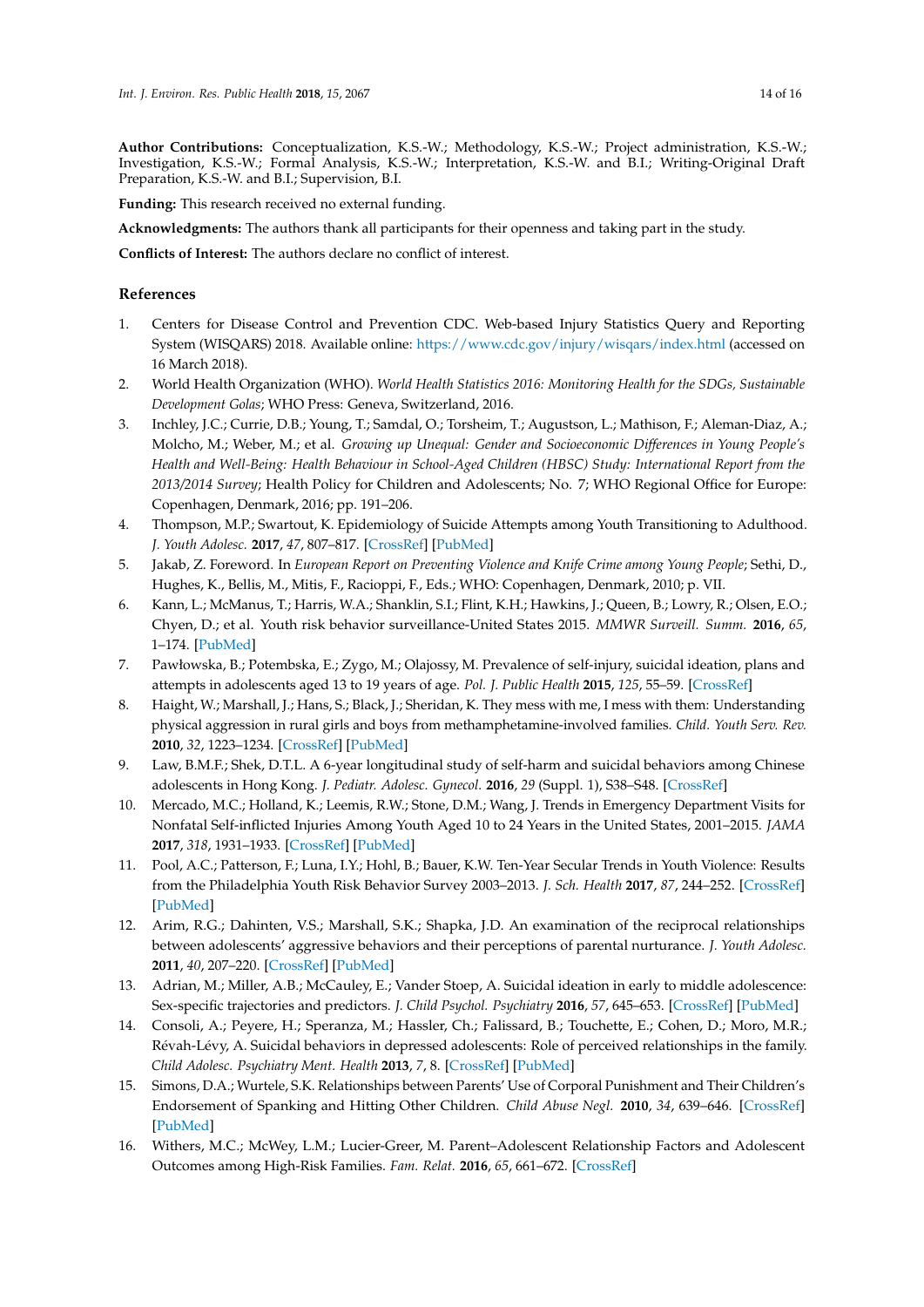- <span id="page-14-0"></span>17. Rusu, I.R.; Cosman, D.; Nemes, B. Family—Protective factor to prevent suicidal behavior in adolescents. *Hum. Vet. Med.* **2012**, *4*, 103–106.
- <span id="page-14-1"></span>18. Vanderbilt-Adriance, E.; Shaw, D.S.; Brennan, L.M.; Dishion, T.J.; Gardner, F.; Wilson, M.N. Protective factors in the development of early child conduct problems. *Fam. Relat.* **2015**, *64*, 64–79. [\[CrossRef\]](http://dx.doi.org/10.1111/fare.12105) [\[PubMed\]](http://www.ncbi.nlm.nih.gov/pubmed/25774071)
- <span id="page-14-2"></span>19. Sitnik-Warchulska, K.; Izydorczyk, B. The psychic readiness for destruction among contemporary adolescents. *J. Clin. Nurs.* **2018**. online version. [\[CrossRef\]](http://dx.doi.org/10.1111/jocn.14623) [\[PubMed\]](http://www.ncbi.nlm.nih.gov/pubmed/29987854)
- <span id="page-14-3"></span>20. Leonidas, C.; Santos, M.A. Family relations in eating disorders: The Genogram as instrument of assessment. *Cien. Saude Colet.* **2015**, *20*, 1435–1447. [\[CrossRef\]](http://dx.doi.org/10.1590/1413-81232015205.07802014) [\[PubMed\]](http://www.ncbi.nlm.nih.gov/pubmed/26017946)
- <span id="page-14-4"></span>21. Brent, D.A.; Melhem, N.M.; Oquendo, M.; Burke, A.; Birmaher, B.; Stanley, B.; Biernesser, C.; Keilp, J.; Kolko, D.; Ellis, S. Familial pathways to early-onset suicide attempt: A 5.6-year prospective study. *J. Am. Med. Assoc. Psychiatry* **2015**, *72*, 160–168. [\[CrossRef\]](http://dx.doi.org/10.1001/jamapsychiatry.2014.2141) [\[PubMed\]](http://www.ncbi.nlm.nih.gov/pubmed/25548996)
- <span id="page-14-5"></span>22. Walters, G.D.; Noon, A. Family context and externalizing correlates of childhood animal cruelty in adjudicated delinquents. *J. Interpers. Violence* **2015**, *30*, 1369–1386. [\[CrossRef\]](http://dx.doi.org/10.1177/0886260514540328) [\[PubMed\]](http://www.ncbi.nlm.nih.gov/pubmed/24986192)
- <span id="page-14-6"></span>23. Howell, K.H.; Cater, A.K.; Miller-Graff, L.E.; Schwartz, L.E.; Graham-Bermann, S.A. The relationship between types of childhood victimisation and young adulthood criminality. *Crim. Behav. Ment. Health* **2016**, *27*, 341–353. [\[CrossRef\]](http://dx.doi.org/10.1002/cbm.2002) [\[PubMed\]](http://www.ncbi.nlm.nih.gov/pubmed/27105014)
- <span id="page-14-7"></span>24. Rajalin, M.; Hirvikovski, T.; Jokinen, J. Family history of suicide and exposure to interpersonal violence in childhood predict suicide in male suicide attempters. *J. Affect. Disord.* **2013**, *148*, 92–97. [\[CrossRef\]](http://dx.doi.org/10.1016/j.jad.2012.11.055) [\[PubMed\]](http://www.ncbi.nlm.nih.gov/pubmed/23273935)
- <span id="page-14-8"></span>25. Glowacz, F.; Véronneau, M.H.; Boët, S.; Born, M. Finding the roots of adolescent aggressive behaviour. A test of three developmental pathways. *Int. J. Behav. Dev.* **2013**, *37*, 319–331. [\[CrossRef\]](http://dx.doi.org/10.1177/0165025413486418)
- <span id="page-14-23"></span>26. Goodday, S.M.; Shuldiner, J.; Bondy, S.; Rhodes, A.E. Exposure to parental psychopathology and offspring's risk of suicide-related thoughts and behaviours: A systematic review. *Epidemiol. Psychiatr. Sci.* **2017**, *27*, 1–12. [\[CrossRef\]](http://dx.doi.org/10.1017/S2045796017000397) [\[PubMed\]](http://www.ncbi.nlm.nih.gov/pubmed/28748774)
- <span id="page-14-9"></span>27. Tremblay, R.E. Understanding development and prevention of chronic physical aggression: Towards experimental epigenetic studiem. *Philos. Trans. R. Soc. Lond. B Biol. Sci.* **2008**, *363*, 2613–2622. [\[CrossRef\]](http://dx.doi.org/10.1098/rstb.2008.0030) [\[PubMed\]](http://www.ncbi.nlm.nih.gov/pubmed/18467277)
- <span id="page-14-10"></span>28. Fryers, T.; Brugha, T. Childhood Determinants of Adult Psychiatric Disorder. *Clin. Pract. Epidemiol. Ment. Health* **2013**, *9*, 1–50. [\[CrossRef\]](http://dx.doi.org/10.2174/1745017901309010001) [\[PubMed\]](http://www.ncbi.nlm.nih.gov/pubmed/23539489)
- <span id="page-14-11"></span>29. Ballard, M.B.; Fazio-Griffith, L.; Marino, R. Transgenerational Family Therapy: A Case Study of a Couple in Crisis. *Fam. J.* **2016**, *24*, 109–113. [\[CrossRef\]](http://dx.doi.org/10.1177/1066480716628564)
- <span id="page-14-12"></span>30. Goldenberg, H.; Goldenberg, I. *Family Therapy*; Jagiellonian University Press: Krakow, Poland, 2006; pp. 191–221.
- <span id="page-14-13"></span>31. McGoldrick, M.; Gerson, R.; Petry, S. *Genograms: Assessment and Intervention*; W.W. Norton & Company: New York, NY, USA, 2008.
- <span id="page-14-14"></span>32. Kerr, M.; Bowen, M. *Family Evaluation*; W.W. Norton: New York, NY, USA, 1988.
- <span id="page-14-15"></span>33. Olson, D.H. FACES IV and Circumplex Model: Validation Study. *J. Marital. Fam. Ther.* **2011**, *3*, 64–80. [\[CrossRef\]](http://dx.doi.org/10.1111/j.1752-0606.2009.00175.x) [\[PubMed\]](http://www.ncbi.nlm.nih.gov/pubmed/21198689)
- <span id="page-14-16"></span>34. Chrząstowksi, S.K. A narrative perspective on genograms: Revisiting classical family therapy methods. *Clin. Child Psychol. Psychiatry* **2011**, *16*, 635–644. [\[CrossRef\]](http://dx.doi.org/10.1177/1359104511400966) [\[PubMed\]](http://www.ncbi.nlm.nih.gov/pubmed/21613367)
- <span id="page-14-17"></span>35. Taylor, E.R.; Clement, M.; Ledet, G. Postmodern and Alternative Approaches in Genogram Use with Children and Adolescents. *J. Creat. Ment. Health* **2013**, *8*, 278–292. [\[CrossRef\]](http://dx.doi.org/10.1080/15401383.2013.821928)
- <span id="page-14-18"></span>36. Nogueira, A.P.F.; Lucena, K.D.T.; de Pinto, B.P.V.; Araújo, M.F.; de Ataíde, M.C.C.; Neto, W.D.P.; de Souza Chaves Deininger, L. The importance of using genograms for understanding of family dynamics. *J. Nurs.* **2017**, *11*, 5110–5115.
- <span id="page-14-19"></span>37. Platt, L.F.; Skowron, E.A. The Family Genogram Interview: Reliability and Validity of a New Interview Protocol. *Fam. J.* **2013**, *21*, 35–45. [\[CrossRef\]](http://dx.doi.org/10.1177/1066480712456817)
- <span id="page-14-20"></span>38. Souza, I.P.; Bellato, R.; Araújo, L.F.S.; Almeida, K.B.B. Genogram and Eco-map tools for understanding family care in chronić illness of the young. *Texto Contexto Enferm.* **2016**, *25*, e1530015. [\[CrossRef\]](http://dx.doi.org/10.1590/0104-07072016001530015)
- <span id="page-14-21"></span>39. MacPhee, D.; Lunkenheimer, E.; Riggs, N. Resilience as Regulation of Developmental and Family Processes. *Fam. Relat.* **2015**, *64*, 153–175. [\[CrossRef\]](http://dx.doi.org/10.1111/fare.12100) [\[PubMed\]](http://www.ncbi.nlm.nih.gov/pubmed/26568647)
- <span id="page-14-22"></span>40. Pitman, A.L.; Rantell, K.; Moran, P.; Sireling, L.; Marston, L.; King, M.; Osborn, D. Support received after bereavement by suicide and other sudden deaths: A cross-sectional UK study of 3432 young bereaved adults. *BMJ Open* **2017**, *7*, 1–12. [\[CrossRef\]](http://dx.doi.org/10.1136/bmjopen-2016-014487) [\[PubMed\]](http://www.ncbi.nlm.nih.gov/pubmed/28554915)